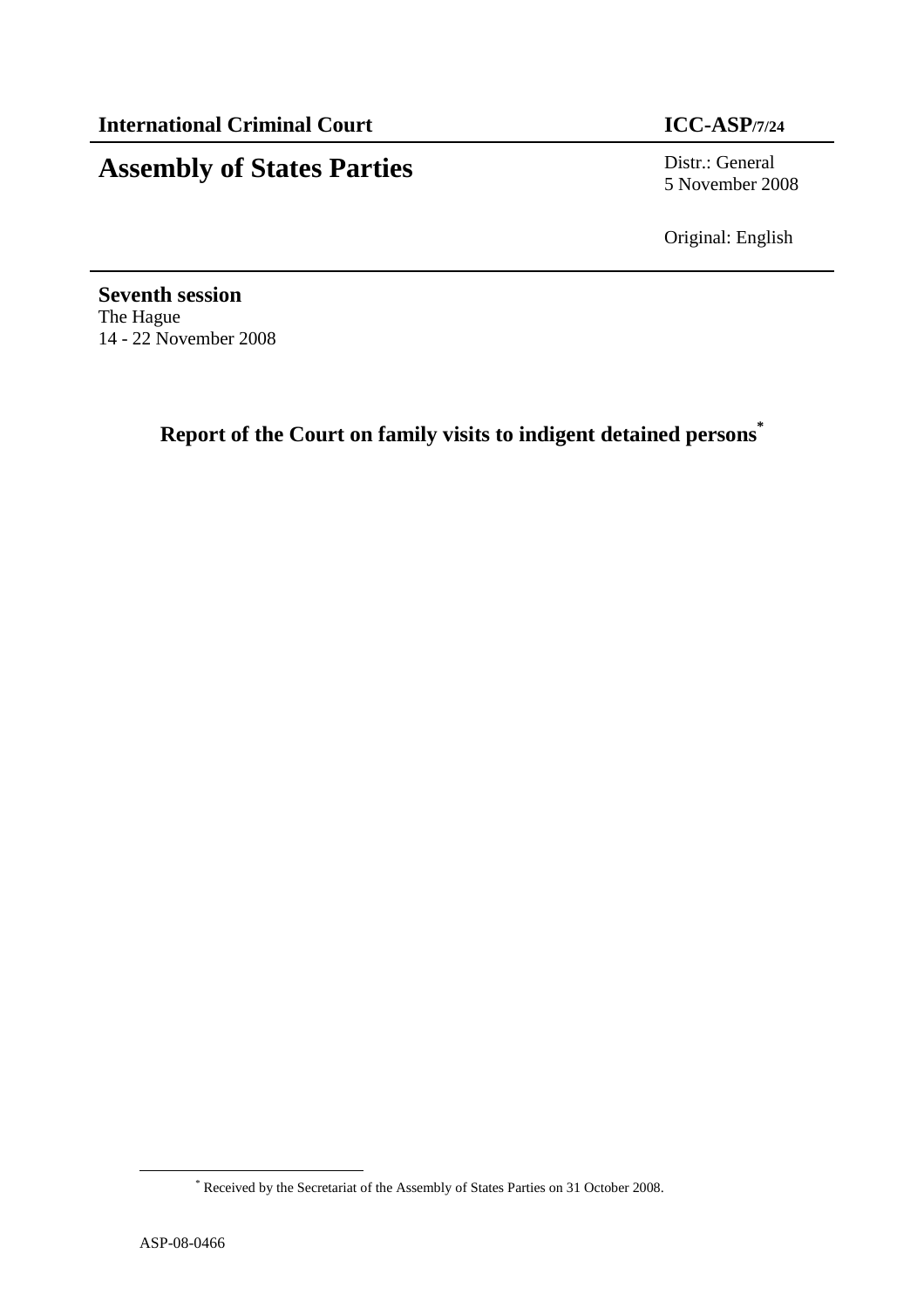ICC-ASP/7/24 Page 2

## **Table of contents**

|           |                |                                                                        | Paragraphs | Page           |
|-----------|----------------|------------------------------------------------------------------------|------------|----------------|
|           |                |                                                                        | $1 - 3$    | 3              |
| I.        |                | The Court practice, budget allocation for family visits and assessment | $4 - 13$   | 3              |
|           | A.             |                                                                        | $4 - 5$    | 3              |
|           | <b>B.</b>      |                                                                        | $6 - 7$    | $\overline{4}$ |
|           | $\mathbf{C}$ . |                                                                        | $8-9$      | 5              |
|           | D.             |                                                                        |            | 6              |
| II.       |                | Results of the study including the consultations carried out by the    |            | 7              |
|           | A.             |                                                                        |            | $\tau$         |
|           | <b>B.</b>      |                                                                        |            | 8              |
|           | $\mathbf{C}$ . |                                                                        |            | 9              |
|           | D.             |                                                                        |            | 10             |
|           | E.             |                                                                        |            | 10             |
| III.      |                |                                                                        |            | 11             |
| IV.       |                | A policy decision to fund family visits to detained persons under the  |            | 12             |
| V.        |                |                                                                        |            | 14             |
|           | А.             |                                                                        |            | 14             |
|           | <b>B.</b>      |                                                                        |            | 15             |
| Annex I   |                | Proposed modalities for the assessment of the indigence of the         |            | 19             |
| Annex II  |                |                                                                        |            | 21             |
| Annex III |                | List of external participants in the seminar organized by the          |            | 22             |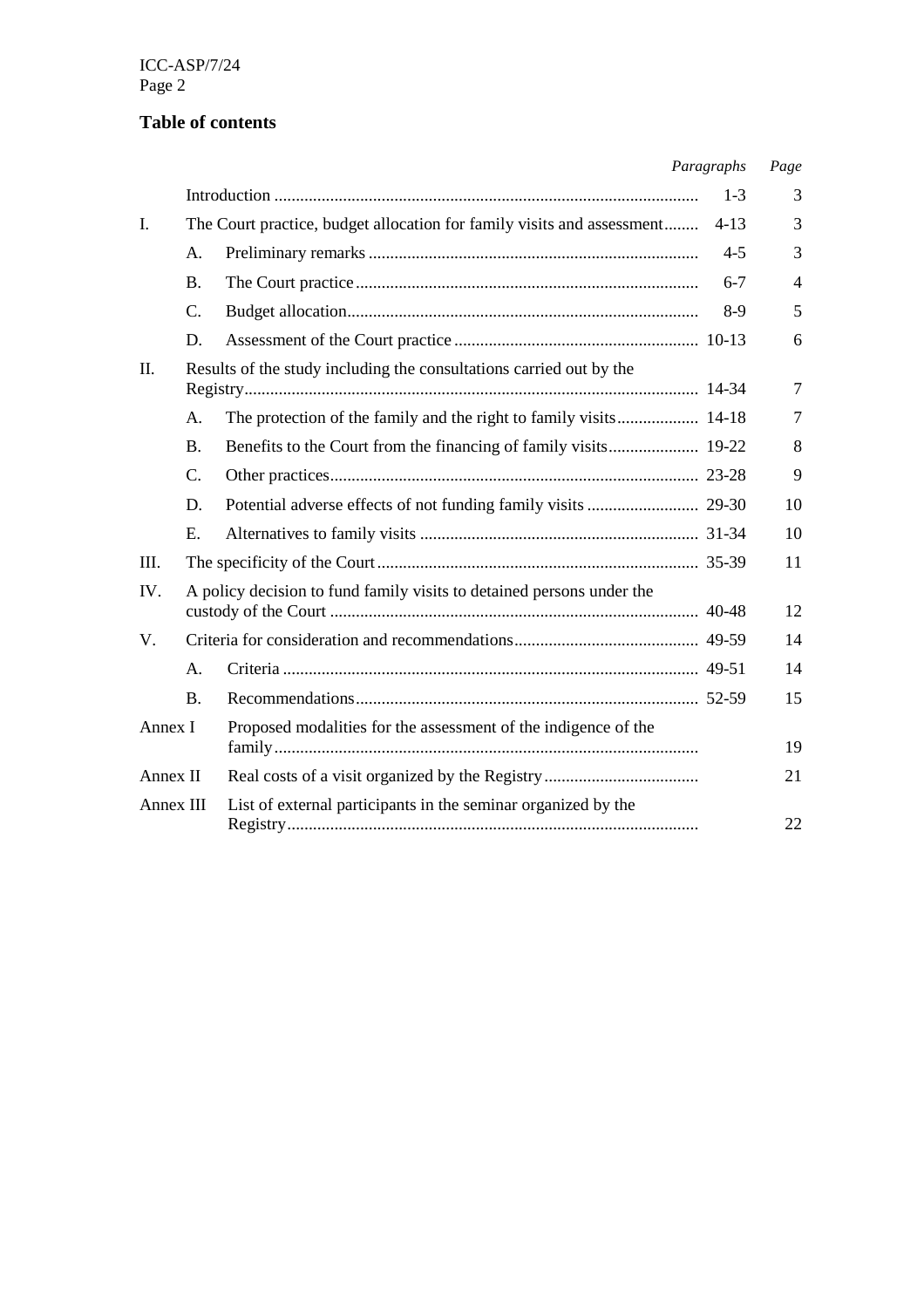#### **Introduction**

1. In paragraph 14 of resolution ICC-ASP/6/Res.2<sup>1</sup> of 14 December 2007, the Assembly of States Parties (hereinafter "the Assembly") to the Rome Statute of the International Criminal Court (hereinafter "the Court") invited "the Court, taking into account the comments of the Committee on Budget and Finance on the work of its ninth session, $2$  to present to the Assembly at its next session an updated report on family visits, in consultation with relevant organizations, including the International Committee of the Red Cross and the Office of the United Nations High Commissioner for Human Rights, to assess, inter alia, the legal and policy aspects, as well as the human rights dimension and budgetary impact of family visits".

2. In addressing the request of the Assembly, the Registry of the Court conducted a study which encompasses research and consultations with several organizations and institutions which were requested to provide the Court with their views<sup>3</sup> on family visits to detained persons. As part of the consultations, a seminar organized by the Court, gathered, at the seat of the Court in July 2008, various interested parties, $\frac{4}{3}$  including inter alia international organizations, non-governmental organizations, international courts and tribunals, specialists and researchers.

3. The present report is the result of the Court's study on the issue of family visits and aims to highlight the practice of the Court, the conclusions resulting from the research and the consultations carried out by the Registry, and it provides the recommendations of the Court in order to enable the Assembly to make an informed decision.

#### **I. The Court practice, budget allocation for family visits and assessment**

#### **A. Preliminary remarks**

 $\overline{a}$ 

4. The Registrar's decision to fund family visits for indigent detained persons represents a response to a number of considerations. Pursuant to regulation 100 of the Regulations of the Court, adopted by the judges of the Court on 26 May 2004, "[a] detained person shall be entitled to receive visits." Regulation 179(1) of the Regulations of the Registry, adopted by the Presidency on 6 March 2006, supplements this provision, stating that "[th]e Registrar shall give specific attention to visits by family of the detained persons with a view to maintaining such links." Pursuant to these provisions and taking into account the need to safeguard the detained person's physical and psychological well-being, the Registrar decided to fund visits by the family of indigent detained persons, starting in 2006. On the one hand, this decision was taken in order to give meaning or practical substance to regulation 179(1) of the Regulations of the Registry, which empowers the Registrar to review applications for family visits. On the other hand, it took into account the detained person's individual situation, namely his/her indigence. To date, the Registry has only funded family visits for Mr. Thomas Lubanga, who arrived in The Hague after spending three years in detention without seeing his family, disoriented and with no points of reference, in a climate to which he was

<sup>1</sup> *Official Records of the Assembly of States Parties to the Rome Statute of the International Criminal Court, Sixth session, New York, 30 November - 14 December 2007* (International Criminal Court publication, ICC-ASP/6/20), vol. I, part III, resolution IICC-ASP/6/Res.2.<br> $^{2}$  Ibid., vol. II, part B.2, para 67 ICC, ASP/6/12, para 67

Ibid., vol. II, part B.2. para.67.ICC-ASP/6/12, para. 67.

<sup>&</sup>lt;sup>3</sup> Written submissions were received from: Amnesty International, the American NGO Coalition for the International Criminal Court, the Commissioner for Human Rights of the Council of Europe, Fédération Internationale des Droits de l'Homme (FIDH), Human Rights Watch, International Criminal Tribunal for the former Yugoslavia, International Corrections and Prisons Association, International Committee of the Red Cross, Office of the United Nations High Commissioner for Human Rights, Penal Reform International, the Special Court for Sierra Leone (SCSL), the United Nations Children's Fund (UNICEF), and other individual experts.

<sup>4</sup> Infra, annex III, List of external participants.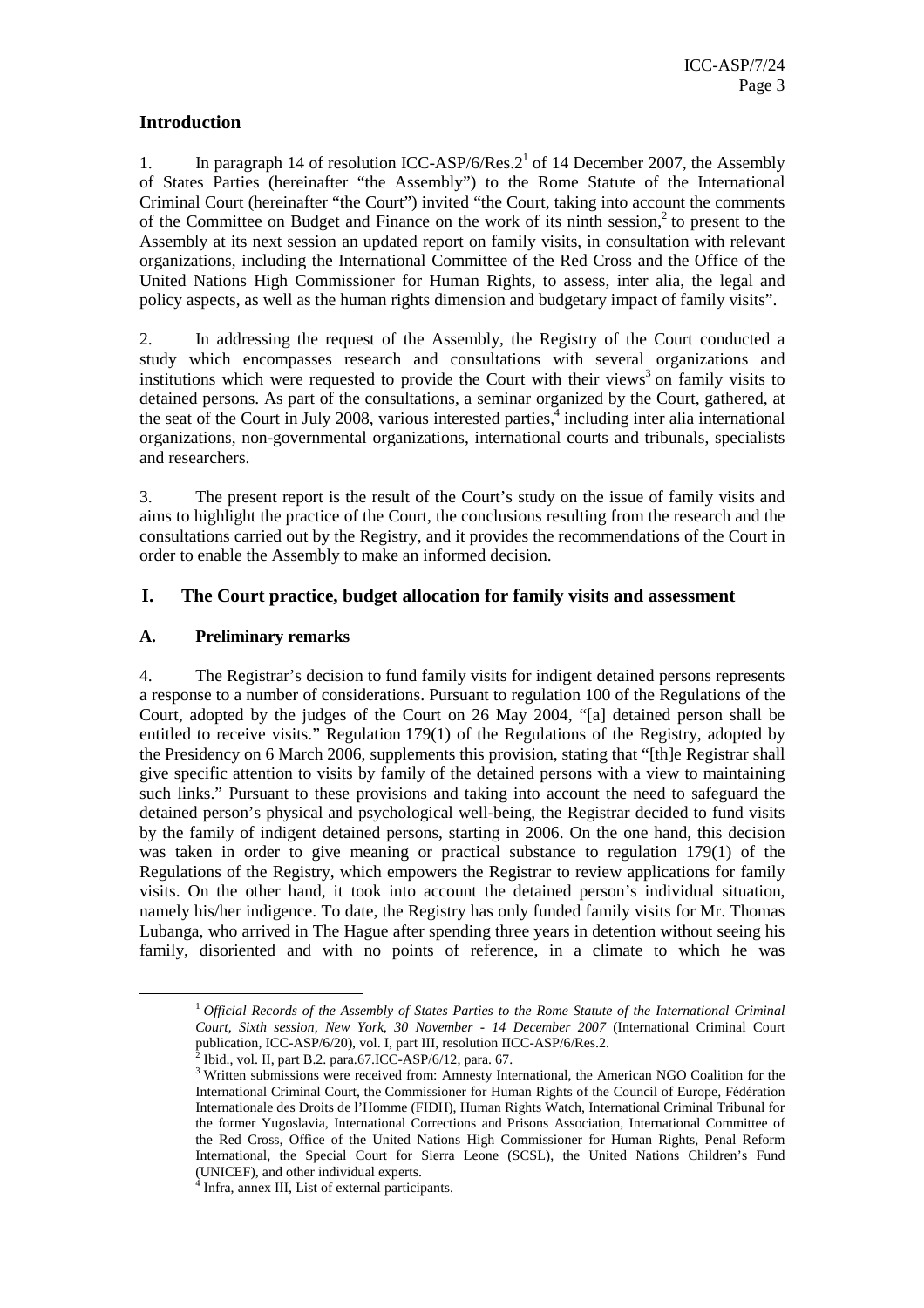ICC-ASP/7/24 Page 4

unaccustomed and alone at the Detention Centre.<sup>5</sup> The Registrar considered that it was necessary to allow family visits for Thomas Lubanga and to fund them, provided it could be established that he was indigent. Pursuant to this decision, between September 2006 and July 2008, Thomas Lubanga received five family visits, three of which were from his wife alone. The family visits were restricted to his nuclear family without further specification or requirement.

5. This initiative was debated in 2007 by the Committee on Budget and Finance, which decided that, in view of the potentially costly nature of such visits, the States would need to decide on their practical, legal and financial implications.<sup>6</sup>

#### **B. The Court practice**

6. Given the importance of the issue, it is worth detailing the practice of the Court so far and the requirements implied by the organization of a family visit to the detained persons. Indeed such an organization requires:

*Human resources:* 

 $\overline{a}$ 

- a) Asking family members who do not have a passport to provide identity documents and any other document necessary for the issuance of a passport. In this respect, it should be noted that the families either live in areas where it is difficult to obtain passports or to access passport authorities or do not have the necessary financial means to apply for a passport themselves. In such cases, the Registry ensures, via its field presence, that papers and documents are transmitted to the relevant department, i.e. the Ministry of Foreign Affairs in the Democratic Republic of the Congo ("the DRC") and supports the application by sending a letter from the Registrar to the competent authorities when, as the Court has been experiencing since mid-2007, there have been difficulties in obtaining passports;  $<sup>7</sup>$ </sup>
- b) Once passports are issued, sending a visa application to the Dutch Ministry of Foreign Affairs in order to facilitate and expedite procedures at the Consulate where the visa applications will be submitted; and
- c) Making a member of staff available to the family to look after any children, particularly in the case of conjugal visits which may take place during the family visits.

#### *Financial resources (some involving human resources):*

a) Paying for the family's internal travel (return journey) from its place of residence to the international airport of departure for The Hague. Thus, in the case of Mr. Thomas Lubanga's family, the journey is from north-eastern Congo to Kinshasa (in the west);

<sup>&</sup>lt;sup>5</sup> Seminar on family visits organized by the Registry (8-9 July 2008).

<sup>6</sup> *Official Records of the Assembly of States Parties to the Rome Statute of the International Criminal Court, Sixth session, New York, 30 November - 14 December 2007* (International Criminal Court publication, ICC-ASP/6/20), vol. II, part B.2. para. 67.

<sup>7</sup> See the Registry's second report to Pre-Trial Chamber I, « Deuxième rapport du Greffe sur l'état d'avancement des demandes de passeports pour les familles des personnes détenues », ICC-01-04-01-07- 715, p. 5, available on the Court's website in French.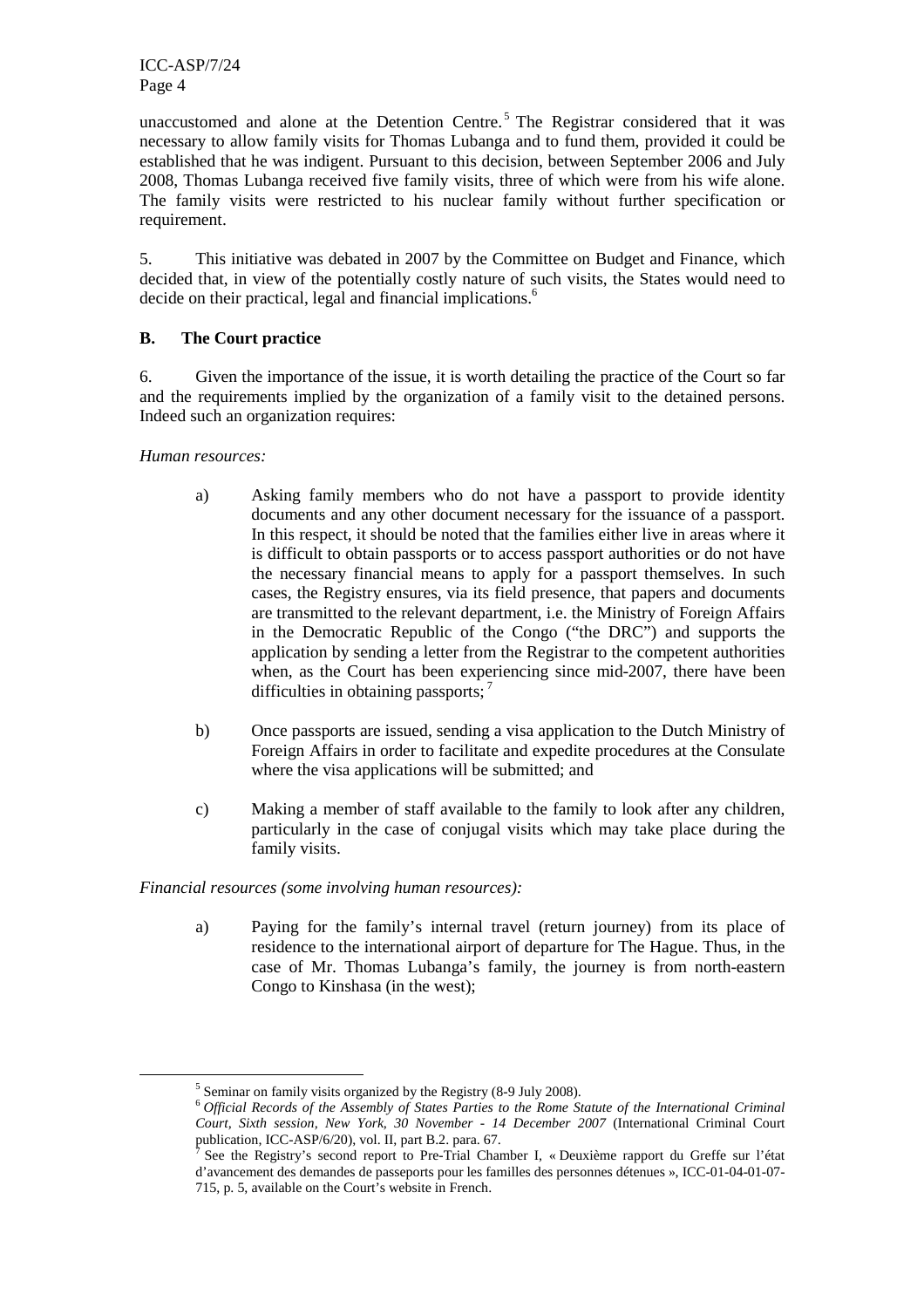- b) Providing accommodation for the family in the town of departure for The Hague. This includes a "dignity allowance" (daily subsistence), calculated by reference to the number of days spent there;
- c) Purchasing a return ticket (town of departure The Hague town of departure);
- d) Organizing return travel from Schiphol airport to the hotel by means of the Court's transport service or by taxi, if necessary;
- e) Providing accommodation for the stay in The Hague, as well as a "dignity allowance;" and
- f) Paying the cost of medical insurance for the duration of the stay.

7. The foregoing details constitute the Registry's core investment in organizing family visits. Depending on the situation, as was the case for the first visit by Mr. Thomas Lubanga's family, it may be necessary to provide additional assistance or resources: purchase of winter clothing, temporary assistance to facilitate familiarisation with the area or to resolve potential difficulties with the Dutch immigration authorities, travel and transport arrangements between the hotel and the Detention Centre. This assistance is especially essential for a very first visit since the differences relating to language, culture and other practical questions between the country of origin of the family and The Netherlands are a hindrance to their temporary stay in The Hague.

#### **C. Budget allocation**

- 8. From a financial perspective, the budget for family visits has varied since 2006:
	- a) The first visit (one adult and three children) in 2006 cost  $\epsilon$  16,000 drawn from the unexpended balance of the Detention Section's budget.
	- b) In 2007, the budget for these visits was included under the "travel" heading when documents for the Committee on Budget and Finance were harmonised, and amounted to €29,300.
	- c) In 2008, the budget approved under the same heading was  $\epsilon$ 31,700 for family visits from no more than nine persons per detained person (two visits from the spouse alone, and one visit from the spouse and the six children). Given that two other detained persons have since been declared provisionally indigent and with the aim of anticipating and avoiding a situation that would create discrimination among the detained persons, an amount of  $\epsilon$ 63,400 from the Contingency Fund was requested, in order, inter alia, to cover their family visits. These funds have not been used to date, because of the ongoing discussion on the funding of family visits and the fact that new criteria are yet to be established. In any case, the budget allocated for these visits will not be spent without clear criteria which would take into account the circumstances of each detained person and his/her family.
	- d) Lastly, for 2009, the budget proposed by the Detention Section amounts to €84,600 for family visits from no more than seven persons per detained person (family living in the DRC). A sum of  $\epsilon$ 4,800, to be drawn from the Contingency Fund, has been proposed to cover family visits for the most recent detained person if the Registrar were to decide that he is provisionally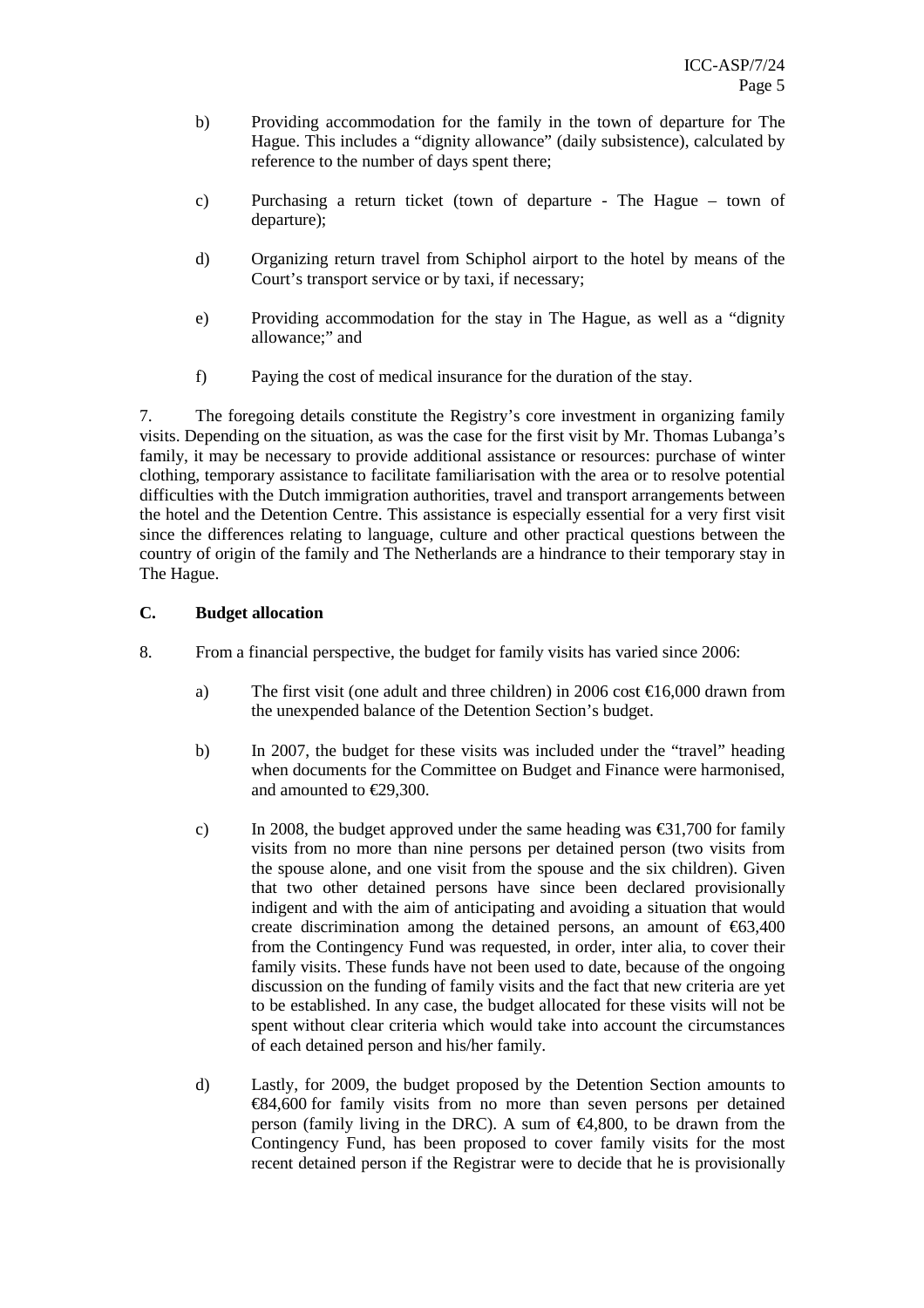indigent. This sum was required to fund visits of his family from Belgium. However, on 25 August 2008, he was declared non indigent. $8$ 

9. Based on the amount budgeted for one detained person's family visits in 2008, the Registry determined the amount that would be needed to fund the family visits of two additional detained persons. Taking into account the ongoing discussions and the change in the situation of each detained person, the Court has decided to not use the amount of money requested through the Contingency Funds.

#### **D. Assessment of the Court practice**

10. It appears that the Court practice is consistent with the results of the study carried out by the Registry. In assessing the Court practice, it should first be pointed out that the Court has not encountered the adverse effects noted at the ad hoc tribunals.<sup>9</sup> However, this statement should be qualified, since, at the current stage in proceedings, it would be premature to assert with complete certainty that such adverse effects will be avoided in the future if there is no budget to fund family visits for indigent detained persons. Thus, for the majority of detained persons under the custody of the Court, proceedings are only at the pre-trial phase or between the pre-trial phase and the trial phase, and it is particularly during the trial that some of them might be tempted to involve family members, for the purpose of testifying, for example, even if in the case of the Court there is no evidence at the present time to conclude whether or not this will be the case. The risk exists however. $10$ 

11. From a strictly financial perspective, experience has shown that advance planning of visits enables costs to be kept down. Nevertheless, difficulties associated with the lack of infrastructure in the family's country of origin, and with administrative delays or hold-ups or any unforeseen event occurring in the country, can sometimes affect such advance planning and add to the cost of organizing family visits, especially in light of the possibility of an ongoing conflict and the relative instability in the countries where the Court may operate.

12. The arrangements by the Court to date, namely the funding of family visits for Thomas Lubanga, can be considered as having contributed to ensuring his well-being, as well as good order and security at the Detention Centre<sup>11</sup>. These visits which reflect the spirit and the letter of regulation 179(1) of the Regulations of the Registry have enabled effective family links to be maintained.

13. The fact that the situation currently being experienced at the Detention Centre – incidents (confidential issues handled by the Registrar and the Presidency) and refusals to appear at hearings<sup>12</sup> – is limited to those detained persons who have not received a visit from

<sup>8</sup> ICC-01-05-01-08-76.

<sup>&</sup>lt;sup>9</sup> Infra, II. D. Adverse Effects of not funding family visits.

<sup>&</sup>lt;sup>10</sup> The Court's view is that the principle of precaution demands to take into account this possibility and observes furthermore that risk management is a principle of good governance.

<sup>&</sup>lt;sup>11</sup> Infra, II. B. Benefits to the Court from the financing of family visits.

<sup>12</sup>See: ICC-01/04-01/07-670. Also, ICC-01-04-01-07-T-45-ENG ET, pp. 2-3: "PRESIDING JUDGE KUENYEHIA: Is there a reason why he's not coming?

MS. BUISMAN: In sum, Madam President, he told me he is tired. There are a number of issues that concern him, and the main issue is his family visit. He -- when I spoke to him a few times yesterday, his morale was very low, and this is his main concern, that he really would like to see his family. He's never seen his -- his latest born ever. Well, you know the story. He has never seen his wife since 2005, when he was arrested. I'm only hoping that when we have on Friday the ex parte hearing we could also in the presence of the Registrar see if we can find a solution. We've seen, of course, the report. I just hope there must be a way. Having said that, I don't want to give the impression that Mr. Katanga's boycott is blackmail. He specifically stated not to make any submissions. Otherwise, I am not sure how long it will last. He said for now until the end of confirmation, and there is a while before trial starts. That's all I can say at the moment. And we do apologise on his behalf.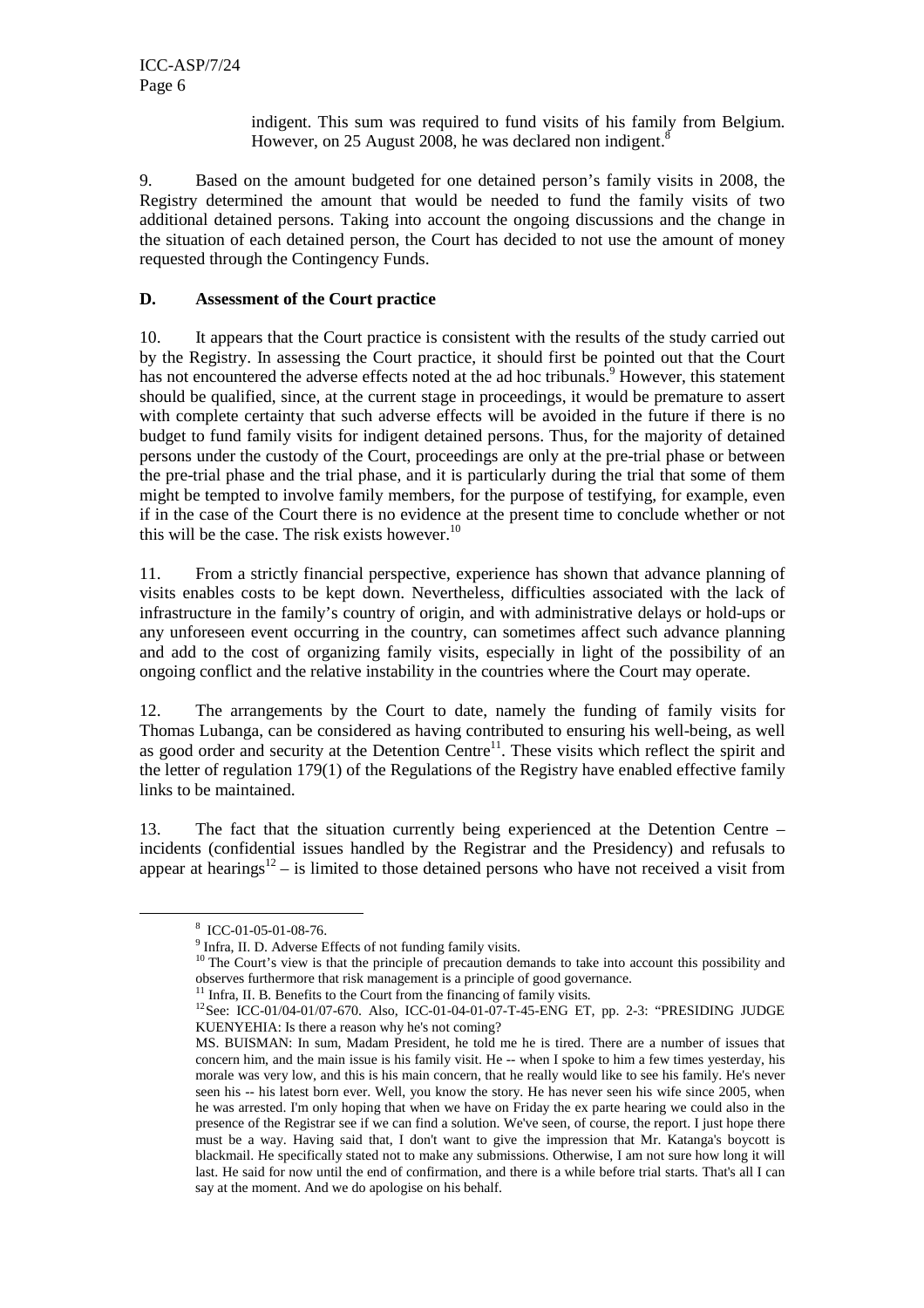members of their immediate families, may support the need to adopt a policy for the Court on the funding of family visits to indigent detained persons.

#### **II. Results of the study including the consultations carried out by the Registry**

#### **A. The protection of the family and the right to family visits**

14. It is established that the family is the natural and fundamental group unit of society and is entitled to protection.<sup>13</sup> With regard to the legal nature of family visits, the dominant opinion which is shared by the Court is that there is a legal right to family visits as established, inter alia, by various international instruments, and discussed in the literature and in the reports of organizations specialising on detention issues. $14$ 

15. The Court shares the views and opinions of various institutions such as the European Court of Human Rights (hereinafter "ECHR"), <sup>15</sup> the Commissioner for Human Rights of the Council of Europe<sup>16</sup> and the European Parliament,<sup>17</sup> which are in favour of the effective exercise of the right to family visits. Consequently, such right would imply the obligation for the Court to allow or facilitate the visits. Allowing and facilitating visits would include the assistance for the issuance of visas, the booking of hotel, the provision of information to the family upon arrival, etc.

16. Outside the funding issue, the right to family visits is an aspect of the right to family life. It is a "derogable right,"<sup>18</sup> which may be subject to restrictions, provided that such restrictions must observe the principle of proportionality.<sup>19</sup> Thus, there can be no absolute

<sup>15</sup> ECHR, *Messina v. Italy*, 28 December 2000.

<sup>16</sup>Opinion available at:

 $\overline{a}$ 

https://wcd.coe.int/ViewDoc.jsp?Ref=CommDH(2008)15&Language=lanEnglish&Ver=original&Site= CommDH&BackColorInternet=FEC65B&BackColorIntranet=FEC65B&BackColorLogged=FFC679 .

<sup>(</sup>The Pre-Trial Chamber confers)." [excerpt of the transcript which is available on the Court's website]. This situation led to Mr. Katanga's waiver of his right to be present at the Confirmation Hearing pursuant to rule 124 of the Rules of Procedures and Evidence, on 9 July 2008.

<sup>&</sup>lt;sup>13</sup> Universal Declaration of Human Rights adopted by the United Nations General Assembly, December 1948; article 16.3; International Covenant on Civil and Political Rights, article 23; International Covenant on Economic, Social and Cultural Rights, article 10.1 ; the European Social Charter (Revised), May, 1996; Part 1, 16.

<sup>&</sup>lt;sup>14</sup> In international instruments (article 37 and 92 of the Standard Minimum Rules for the Treatment of Prisoners, principle 19 of the Body of Principles for the Protection of All Persons under Any Form of Detention or Imprisonment, article 12 of the Universal Declaration of Human Rights, the 1966 Conventions, etc.); literature (F. Sudre, Droit international et européen des droits de l'homme, PUF 2006) and reports (Visit reports and general reports of the European Committee for the Prevention of Torture and Amnesty International as well as reports published by national parliaments, in particular that of France).

See also The Report by the Commissioner on his visit to Ukraine from 10 to 17 December 2006, CommDH (2007)15, Strasbourg, 26 September 2007, para. 51 states that "[t]he fact that [detainees] can stay in contact with their children is positive and represents a step towards reintegration, which is the ultimate goal of the judicial system."

<sup>&</sup>lt;sup>17</sup> The European Parliament observes that "maintaining of family ties is an essential means of [...] aiding social reintegration and is the right of all prisoners, their children and other family members" (see the European Parliament report on the situation of women in prison and the impact of the imprisonment of parents on social and family life,  $(2007/2116\text{(INI)}), 5.2.2008$ , recital K).

<sup>&</sup>lt;sup>8</sup> The European Convention on Human Rights and the International Covenant on Civil and Political Rights, for example, provide for just five (5) non-derogable rights (right to life, prohibition of torture, prohibition of slavery, non-retroactivity of criminal law, ne bis in idem), compared to the American Convention on Human Rights which provides for eleven (11) non-derogable rights, including the right to the protection of the family and the rights of the child.

<sup>&</sup>lt;sup>19</sup> ECHR, *Lavents v. Latvia*, 28 February 2003, para. 141. While the principle of contact, communication and visiting is accepted, because the right to family visits is a "derogable" right, it was noted during the Seminar on family visits that this right could be subject to limitations. In the context of the Court, such limitations can be justified under regulation 101 of the Regulations of the Court and regulation 180 of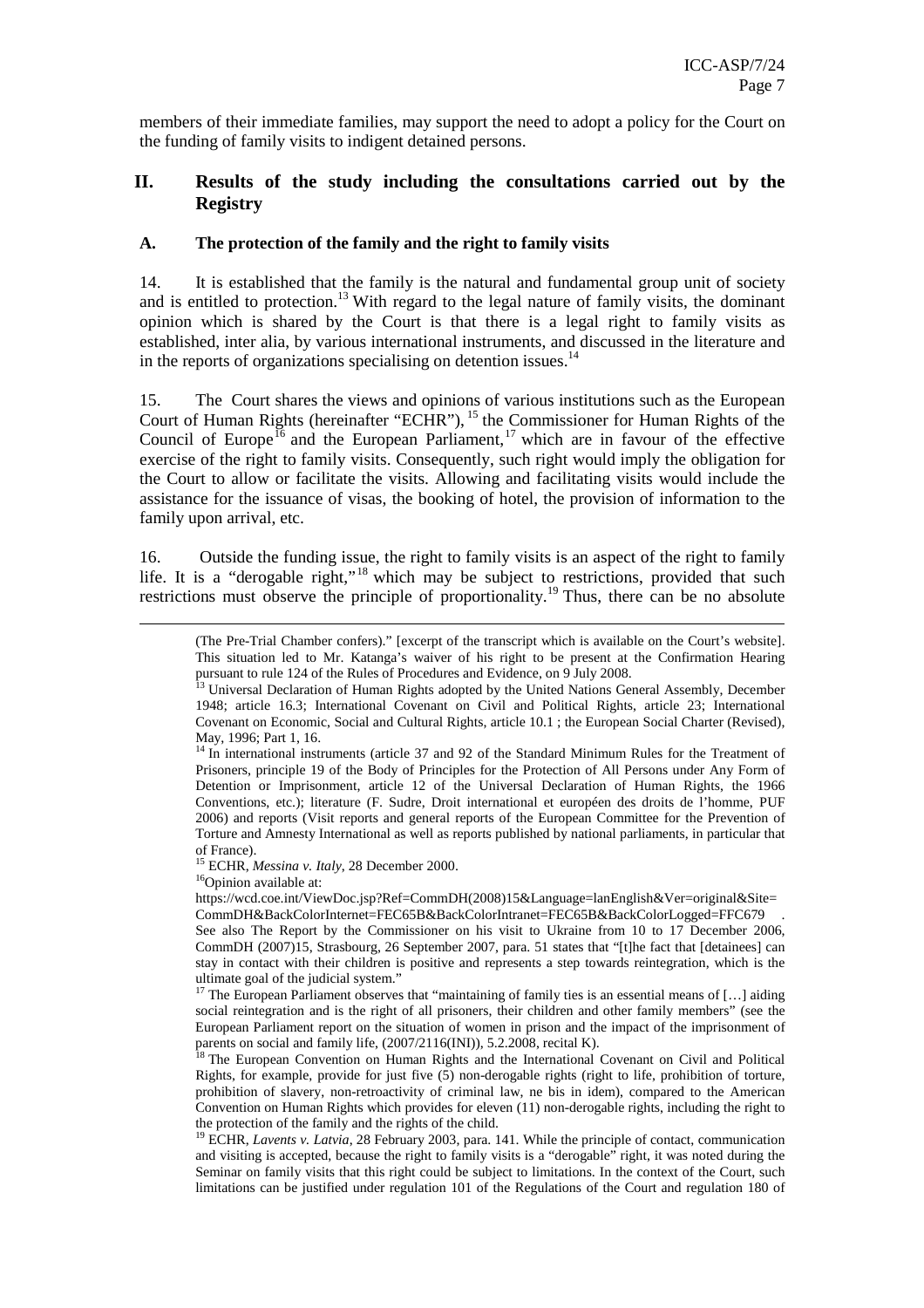$\overline{a}$ 

restriction, since to prevent all visits could have negative consequences on the health of the detained person<sup>20</sup> and on his/her ability to participate actively in the proceedings before the Court. Despite the obligation for the Court as it is for every detaining authority to allow and facilitate family visits, this cannot be interpreted as an obligation to fund those visits. Therefore, and with regards to the financing, the Court recognises that the right to family visits does not entail a positive obligation as to funding such visits.

17. With regard to exercising the right to family visits, the Court sought to define eligibility, examining various concepts, such as the family, members of the family, children, partners, extended family. For some of these concepts, the Court found that it was not possible to reach a general consensus,  $2<sup>1</sup>$  as cultural and sociological attitudes differ in the different parts of the world or States where the Court may be called upon to act. While accepting that the detained person remains the principal beneficiary of this right, the Court also notes that the situation of the children of the detained persons requires attention, given that international conventions, in particular the Convention on the Rights of the Child, acknowledge the right of children to maintain personal links with their parents.<sup>22</sup> The Court shares the view that children can be regarded as being entitled to the right to family visits. However, in light of the rules applicable at the Court, the primary obligation on the Registry is to ensure that detained persons may exercise their right to family visits.

18. In searching for criteria applicable to family visits, there are difficulties surrounding the concept of polygamous families as well as questions about detained persons who might not have any family *stricto sensu*, and would therefore be entitled to receive visits from persons deemed close to them.<sup>23</sup> In such situations, resorting to a case-by-case approach based on the specifics of the detained person's family situation<sup>24</sup> is a possible solution for the Court. This approach would lead the Court to take into account the concept of "close relatives." The Court's stance is that the choice of the close relatives to visit the detained person shall be made by the latter. However, the Registry will ensure that such a possibility does not turn into what could be regarded as human trafficking.

#### **B. Benefits to the Court from the financing of family visits**

19. As stated above, the Court observes that there is no legal principle supporting the funding of the family visits to detained persons by a detaining authority. In the absence of jurisprudence, customary law, or general principle recognizing the right of an indigent detained person to have his/her family visits financed by the detaining authority, there is no obligation for the Court to fund family visits to indigent detained persons under its jurisdiction. However, and bearing in mind the various aspects of the study carried out by the Registry, the Court is convinced that funding such visits entails benefits for the detained persons and their families and also for the Court in its judicial activities.

the Regulations of the Registry. Moreover, a review of ECHR jurisprudence shows that limitations on family visits by the authorities which do not satisfy the test of absolute necessity of interference laid down by the ECHR amount to a de facto breach of the Convention without the need for a further examination of the merits. For example, in *Van der Ven v. The Netherlands*, 4 May 2003, the ECHR even went as far as to conclude that the combination of several factors and the stringent security measures in place, including the limitation of visits to the prison, amounted to inhuman or degrading treatment in breach of article 3 of the Convention. The Court understands that this jurisprudence does not address the issue of the funding but the strict right to family visits that stems from the right to family life and those restrictions which are allowed to it.

 $\sigma$ <sup>0</sup> Seminar on family visits organized by the Registry (8-9 July 2008).

<sup>&</sup>lt;sup>21</sup> What is being examined here is the concept of family. Seminar on family visits organized by the Registry (8-9 July 2008)

 $^{22}$  See, in particular, articles 2, 9 and 16 of the Convention on the Rights of the Child, 20 November 1989.

 $^{23}$ Seminar on family visits organized by the Registry (8-9 July 2008).

<sup>&</sup>lt;sup>24</sup> The position of the participants in the seminar on family visits underscores the need for the Court to act with a certain amount of flexibility.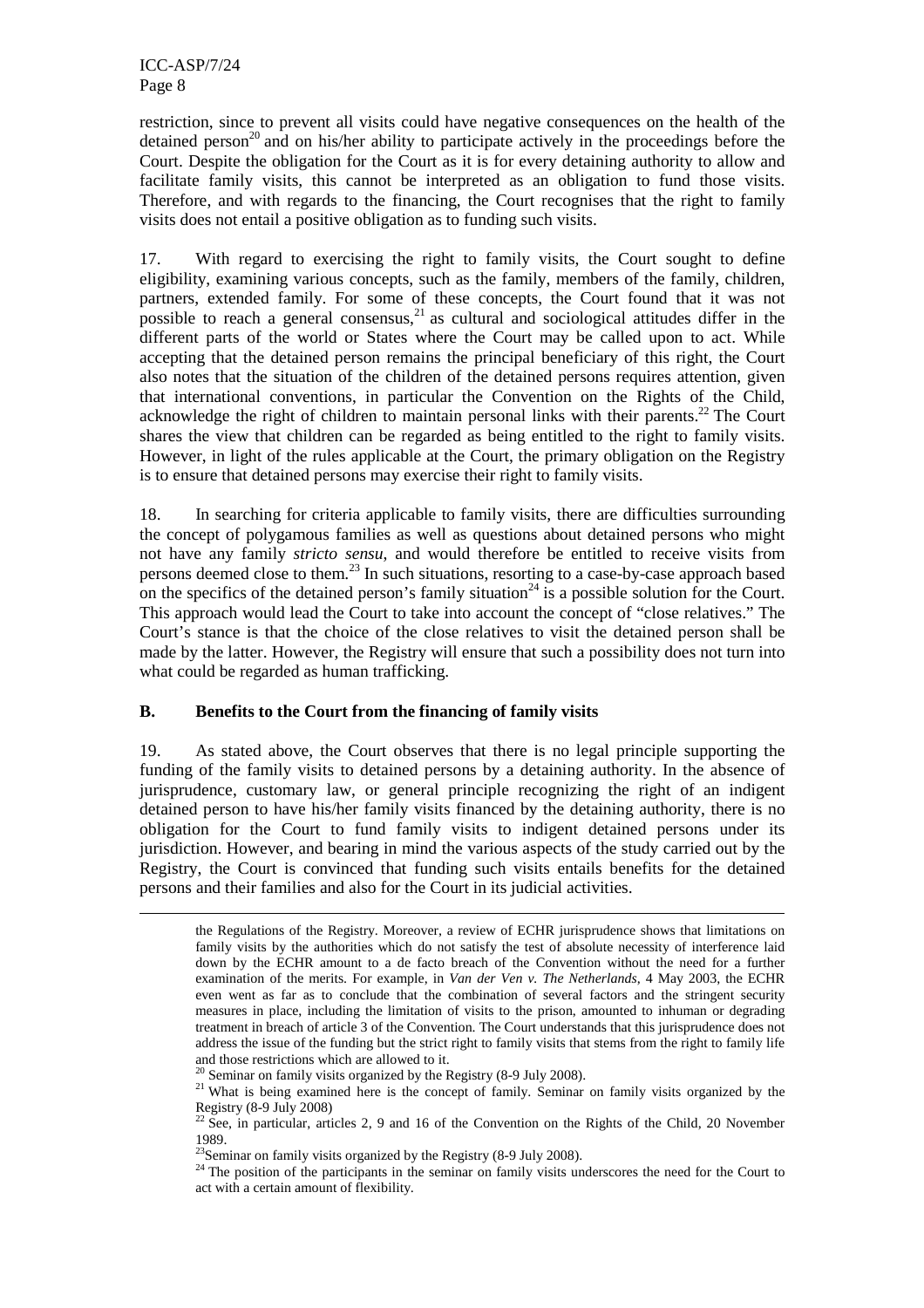20. There are benefits to the Court from the funding of family visits. In addition to avoiding the adverse effects experienced by the ad hoc tribunals, $25$  the Court would at least avoid delays in proceedings and would ensure a smooth running of its Detention Centre; hence, contributing to a cost-efficient management of the Court's budget.

21. The Court submits that where the well-being of a detained person is ensured, the proceedings can be carried out smoothly. A frustrated or disaffected detained person may refuse to appear in court thereby delaying and negatively affecting the proceedings. The costs related to such delays may be far more onerous for the Court than the financing of family visits.

22. Incarceration is an extremely traumatic experience for the detained person. According to the ICRC "The change from being a free individual to being a prisoner means the loss of all points of reference, a sudden plunge into an unknown world where all the rules are different and the values are unfamiliar. Once he or she has been withdrawn from the world, an individual, suddenly deprived of freedom, becomes extremely vulnerable."<sup>26</sup> The prison environment, the separation from the family and friends and the sudden loss of liberty can result in aggressive behaviour, depression or even self-harm by the detained person, causing potential obstacles in the day-to-day management of the Detention Centre.

#### **C. Other practices**

 $\overline{a}$ 

23. The Court takes into account the practice at national and international levels with respect to the funding of family visits to indigent detained persons and is very receptive to the experience in the United Kingdom of Great Britain and Northern Ireland where there is an assisted prison visits scheme designed to help prisoners maintain contact with their families living in the United Kingdom. The scheme provides assistance to low-income families by financing their travel from their home to the place of detention and, in certain cases, accommodation, subject to certain conditions.<sup>27</sup>

24. The Court also takes account of the experience of the SCSL. Indeed the SCSL has implemented a policy whereby a special budget is allocated each year for the Defence Support Section to fund family visits for the persons detained in Freetown: each detained person receives a monthly allowance of US\$100 for that purpose. In this specific case, the families of some detained persons have made the decision to live closer to their detained relative, by moving to Freetown. It also appears that those sentenced would benefit from such funding.

25. At the International Criminal Tribunal for the former Yugoslavia (ICTY), the family visits have never been financed by the Tribunal. However, the ability of accused persons to pay for family visits is taken into account in determining whether or not they are able to pay for their defence. The funding came from a number of States of the former Yugoslavia which have chosen, as part of a policy decision, to fund family visits for their nationals who have voluntarily surrendered to the Tribunal; the arrangements varied from one State to another

<sup>25</sup> Infra, II. D. Adverse effects of not funding family visits*.*

<sup>&</sup>lt;sup>26</sup> Pascal Daudin, Division for Detention-related Activities, ICRC, Hernán Reyes, Medical Division, ICRC, Extract from International Responses to traumatic Stress, Baywood Publishers, http://www.icrc.org/Web/Eng/siteeng0.nsf/html/57JMTS.

<sup>&</sup>lt;sup>27</sup> The Assisted Prison visits scheme from Northern Ireland provides financial help with travel expenses and, in certain cases, accommodation for people who are on a low income and meet the specified conditions and who want to visit a close relative or partner and, in appropriate cases, a friend, in prison. To qualify for assistance the visitor must be in receipt of a low income or one of a number of benefits as set out in the rules of the scheme. Visitors who meet the qualifying criteria are eligible for assistance without regard to the nationality of the prisoner whom they wish to visit.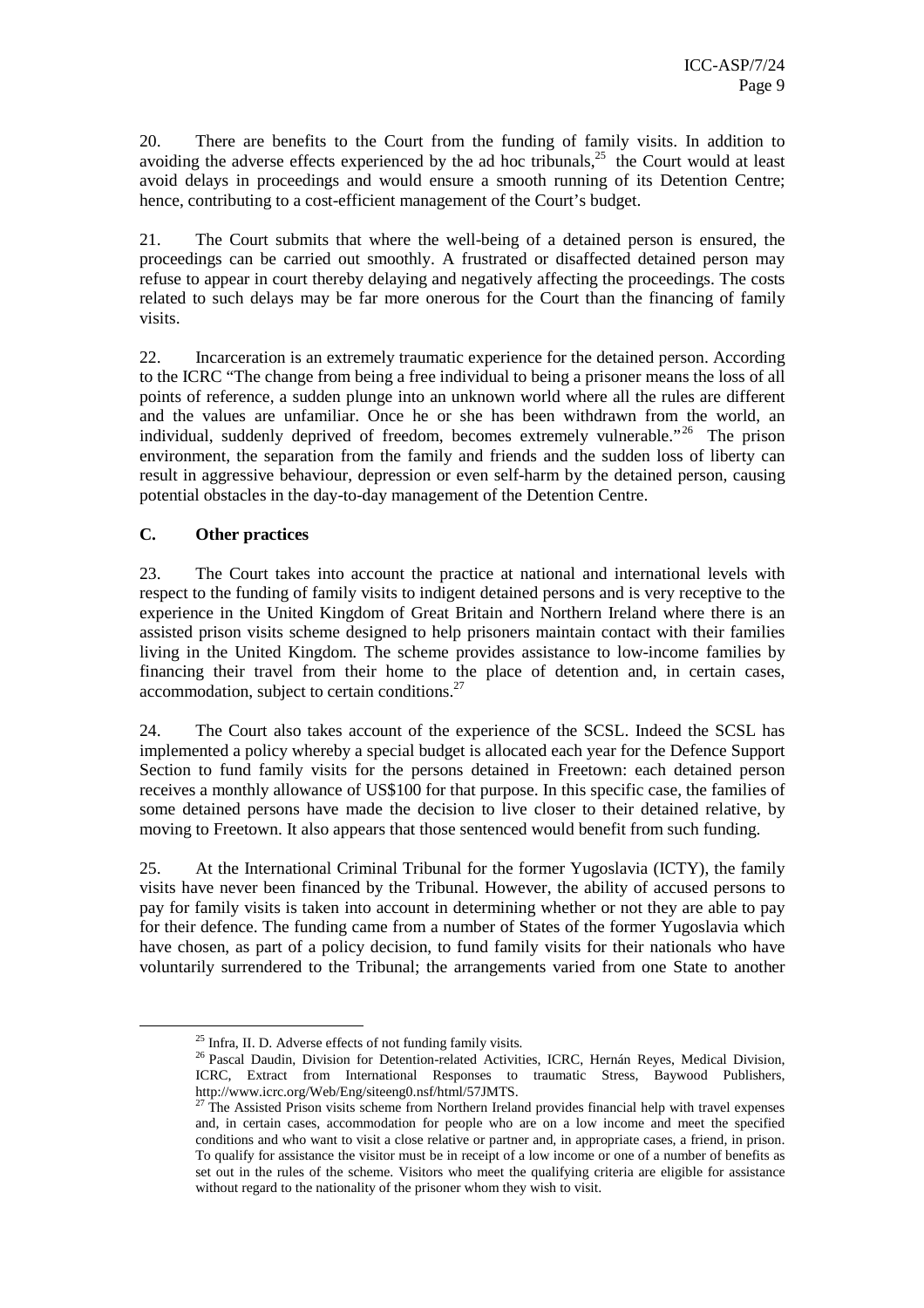and generally included the return airfare to The Hague and accommodation, and even a daily subsistence allowance.

26. Regarding the International Criminal Tribunal for Rwanda (ICTR), there are no provisions in its legal documents regarding financing of family visits and the Tribunal has never had a regular budget to cover the cost of family visits.

27. It is worth highlighting that both the ICTY and the ICTR did however receive some support from the ICRC at the very beginning to fund family visits to detained persons; yet it was never undertaken as a general, sustainable practice.<sup>28</sup>

28. Despite the fact that the Northern Ireland example is related to prisoners, i.e. convicted persons, that the SCSL policy applies to in-country detained persons and that the ad hoc tribunals do not have an established policy or practice as above highlighted, the Court's approach only considers persons detained at the Detention Centre pending a final decision on their guilt or innocence, and does not intend to implement *mutatis mutandis* or replicate the practices of other international tribunals or national judicial systems, but rather seeks the comparison in order to develop, if it is deemed appropriate, a "model" which would take into account its own realities, the realities of the detained persons under the custody of the Court, and realities which might differ or even oppose those inherent or related to national or other international practices/policies.

#### **D. Potential adverse effects of not funding family visits**

29. Having analysed the experience of the ICTR and of the ICTY, the Court's conclusion is that failure to fund family visits may have potential adverse effects, leading certain accused persons to resort to ploys or to take advantage of other procedural devices.<sup>29</sup>

30. At the ICTY and the ICTR, the absence of policies on funding family visits might have led to a fee-bargaining practice between potential defence team members and the accused.<sup>30</sup> It did, however, lead certain accused persons to call in close relatives or friends as witnesses to the proceedings. This situation has created further complications and, moreover, as a result of special agreements between the ICTR and certain States, it has enabled detained persons to bring to the United Republic of Tanzania family members who were themselves in an irregular situation in their host country. As a matter of consequence, funds that were budgeted for witness support were used to indirectly finance family visits since the Tribunal had to pay for the travel costs and living expenses of the family members testifying.<sup>31</sup> It also proved that in the majority of the cases, the called-in family members did not contribute to the progress of the proceedings. $32$ 

#### **E. Alternatives to family visits**

31. Given that the family of the detained persons may be living in remote areas, alternative means, especially means of telecommunication, may serve to maintain contact between the family and the detained person. Video conferences, internet, telephone, or other means of telecommunication can be interesting tools to take into consideration as alternatives to visits but are ruled out for several reasons relating to security, logistics and cost considerations; in addition to the Court's conviction, also shared by many organizations

 $28$  Seminar on family visits organized by the Registry (8-9 July 2008).

<sup>&</sup>lt;sup>29</sup> The possibility that, as a result of the refusal by the international courts to finance family visits, unscrupulous counsels will approach the detained persons, offering to finance family visits if hired to represent the detained person, is not inexistent.

 $30^{\circ}$  Seminar on family visits organized by the Registry (8-9 July 2008).

 $^{\rm 31}$  Ibid.

<sup>32</sup> Ibid*.* Information provided by the ICTR representative attending the Seminar on family visits*.*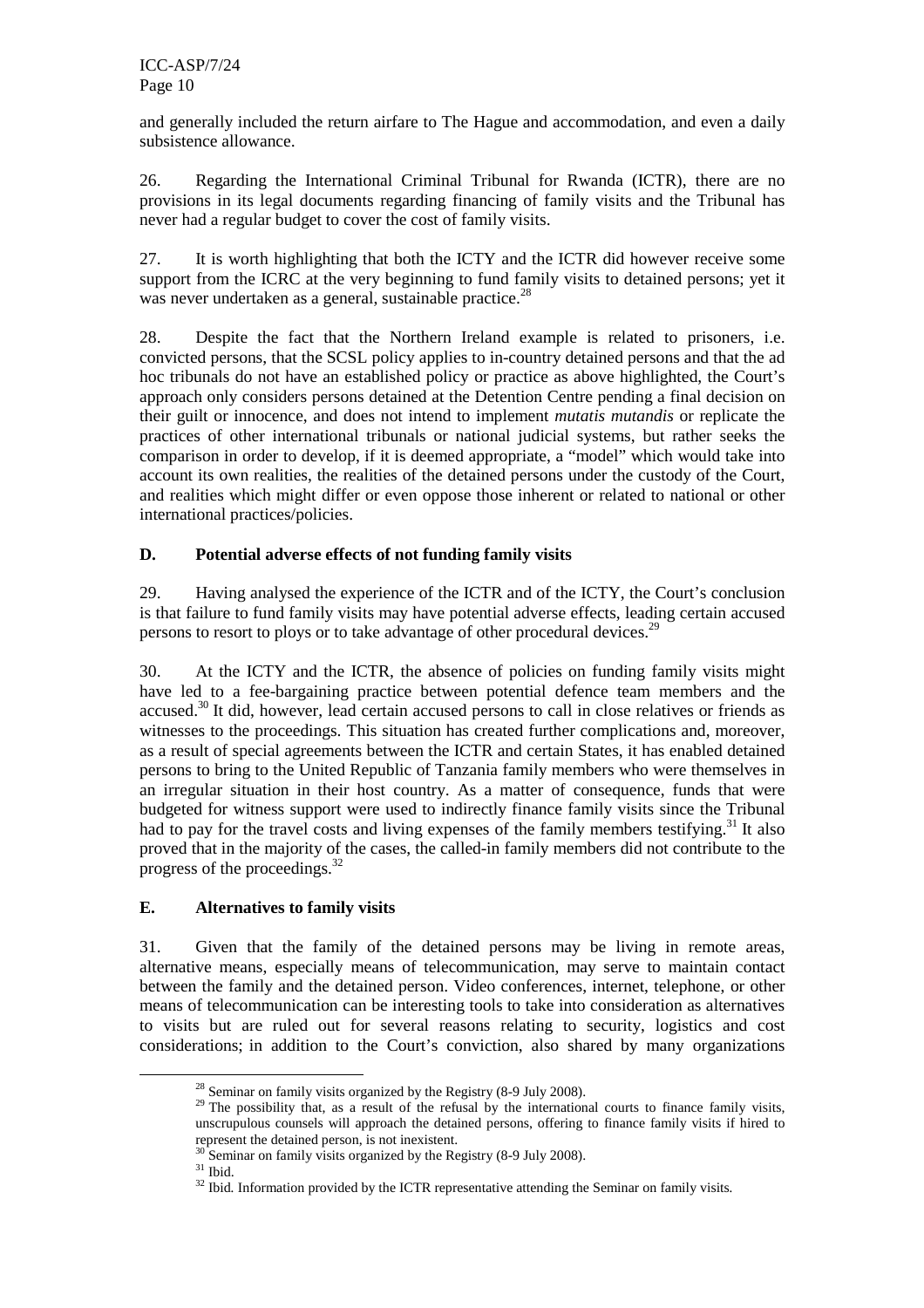during the consultations, that those means cannot replace family visits but should only supplement them.

32. Use of the Internet raises security concerns, such as, inter alia, interfering with witnesses and jeopardising investigations. In light of those potential threats, the use of certain communication or electronic equipments including internet are forbidden in the Detention Centre. A well designed video-conference system, on the other hand, is very expensive, as it requires special electronic materials, designed and equipped rooms which can cost hundreds of thousands of Euros. Moreover, in some countries, and African countries in particular, it is difficult, if not impossible and exceedingly expensive to get a high quality connection that is fast enough for a video conference of reasonable quality. Furthermore, the system will have to be backed by technical support teams who can provide fast assistance when required, which entails further expenses.

33. Allowing contacts between the detained person and his/her family through means of communications and especially video-conference system requires more than a mere planning of the use of the Court facilities in the field. Not only it is costly but it may also lead to situations which would fall out of the control of the Court, especially if the use of its facilities by the family of the detained persons, despite the presumption of innocence of the latter, gives the public a biased perception that the Court is more dedicated to the cause of the family of the detained persons than to other categories of people in relation with the Court. Furthermore such situation would raise serious security issues requiring to plan and provide security assistance to the family which, unlike the planning of a visit to The Hague, would involve more resources for the Court. This could result in a "Pandora's box" creating enormous expectations from potential victims who might claim to use the same facilities to get into contact with their legal representatives in The Hague.

34. Though video conferences can be useful in complementing telephone conversations, no amount of technology can replace family visits from purely humane point of view; seeing one's family on a screen is not the same as seeing them in flesh and blood after a long time of separation.

#### **III. The specificity of the Court**

35. The specific context of the Court and its *sui generis* nature would support the need to fund the family visits of indigent detained persons. It is a Court on its own which differs from any other tribunal, be it national, international or semi-international. This *sui generis* feature makes the Court a unique institution which was established as a permanent judicial body dealing with the most serious crimes of international concern. The jurisdiction of the Court applies to 108 States not to mention the referrals of the Security Council to the Court.

36. The complexity of the proceedings before the Court would seem to provide further support for the proposition that the cost of family visits for indigent detained persons should be borne by the Court. It should be recalled that under the Rome Statute, proceedings include an analysis phase, an investigation phase, a pre-trial phase, a trial phase, an appeal phase and an implementation of decision phase. Moving from one phase to the next requires a different standard of proof, which necessitates already in the early phases of the proceedings that missions to the field be carried out; for investigations, outreach and liaising, protection and support to victims and witnesses. Unlike the ad hoc tribunals, carrying out such work in remote areas to the Court, and in areas of ongoing conflicts is quite difficult. In addition, the process of disclosure at the Court tends to be complex and lengthy due to, inter alia, the complexity of the evidence material, the redactions and the requirement of acquiring the consent of the information provider.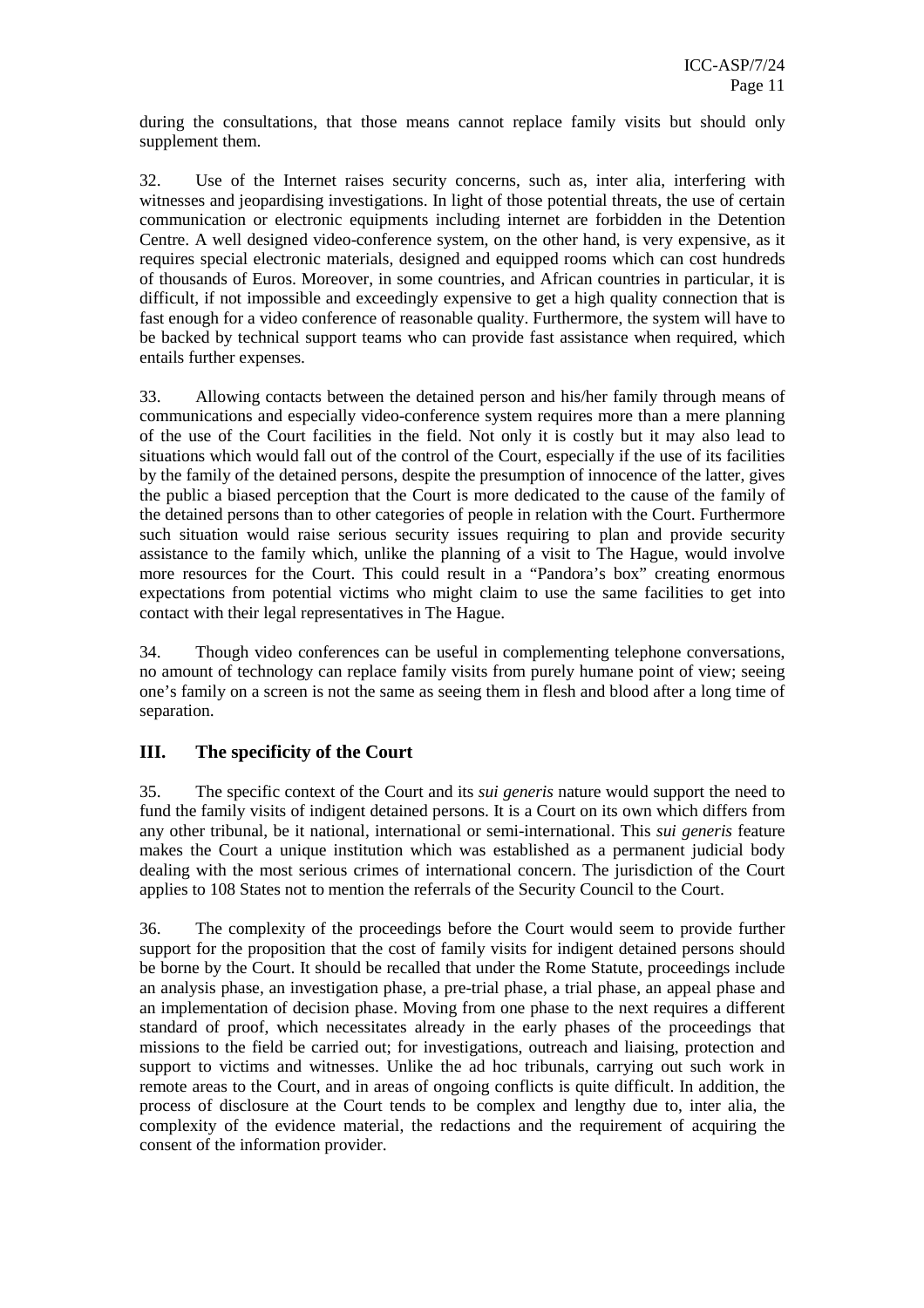ICC-ASP/7/24 Page 12

 $\overline{a}$ 

37. Given the length of the proceedings, characterised by a relatively long period of detention and the considerable distance between the Court and the place of residence of the detained persons' families, the planning and organization of family visits are difficult or impossible especially if the detained persons lack the resources to fund such visits themselves.<sup>33</sup>

38. Furthermore, given that the Chambers have had the occasion to rule on the interpretation of the Court's basic documents with a view to giving them meaning and making their implementation effective, this situation does not rule out the possibility of the issue of effectiveness of family visits being submitted to them.<sup>34</sup> The Chambers have indeed ruled on the interpretation of the rights of victims and settled administrative issues with financial implications. It is therefore essential for the Court to allow for this possibility, especially since by contrast with the instruments governing the ad hoc international tribunals, the existence at the Court of provisions governing family visits would create expectations on the part of indigent detained persons.<sup>3</sup>

39. Lastly, on the basis of the specific nature of the Court as highlighted above, it is worth stressing the fact that the decision to fund family visits for the detained persons does not impose any legal obligation on States under their own national law. The Court submits that there is a distinction between persons "held" as a result of their irregular immigration status on the territory of a European State and those arrested (by States) and transferred to the Court to answer to allegations of crimes under the Rome Statute. Unlike the undocumented migrants or nationals of foreign countries who are suspected of having committed crimes on the territory of another State, persons detained under the jurisdiction of the Court have been brought to the Netherlands and hence, the logistical difficulties that are created because of the location of their detention should be counterbalanced by the Court. The fears of some States that one day a precedent would be set which would be invoked in cases of undocumented migrants or aliens residing on their territory are unfounded, since the situations are not comparable; and it would remain in the States' discretion to decide on such issues in their domestic legal systems.

#### **IV. A policy decision to fund family visits to detained persons under the custody of the Court**

40. In the absence of a positive obligation stemming from legal instruments or case-law to finance family visits, the Court submits that in comparison to the Special Court for Sierra Leone or the ICTY, it would be beneficial for the Court to fund family visits as the result of a policy decision on the issue. The implementation of such policy decision would not create an obligation upon States in their own legal system and may be adapted to the realities faced by the Court.

<sup>&</sup>lt;sup>33</sup> One could also argue here that by comparison the situation of the detained persons under the custody of the Court in The Hague would differ from that of persons detained in their own countries under the Rome Statute, since it is more likely that they receive the visits of their family, unless there are restrictions imposed to their communications and contacts.

<sup>&</sup>lt;sup>34</sup> Seminar on family visits organized by the Registry (8-9 July 2008).

<sup>&</sup>lt;sup>35</sup> According to rule 61(i) of the rules covering the detention of persons awaiting trial or appeal before the Tribunal or otherwise detained on the authority of the Tribunal (ICTR), "Detainees shall be allowed, subject to rule 64, to receive visits from their family and friends at regular intervals under such restrictions and supervision as the Commanding Officer, in consultation with the Registrar, may deem necessary," while before the ICTY, rule 61 stipulates that "Detainees shall be entitled to receive visits from family, friends and others, subject only to the provisions of rules 64 and 64bis and to such restrictions and supervision as the Commanding Officer, in consultation with the Registrar, may impose. Such restrictions and supervision must be necessary in the interests of the administration of justice or the security and good order of the host prison and the Detention Unit." Unlike regulation 179(1) of the Registry of the Court, there is no provision in the ICTY and ICTR rules emphasizing the "specific attention" to be given "to visits by family of the detained persons with a view to maintaining such links."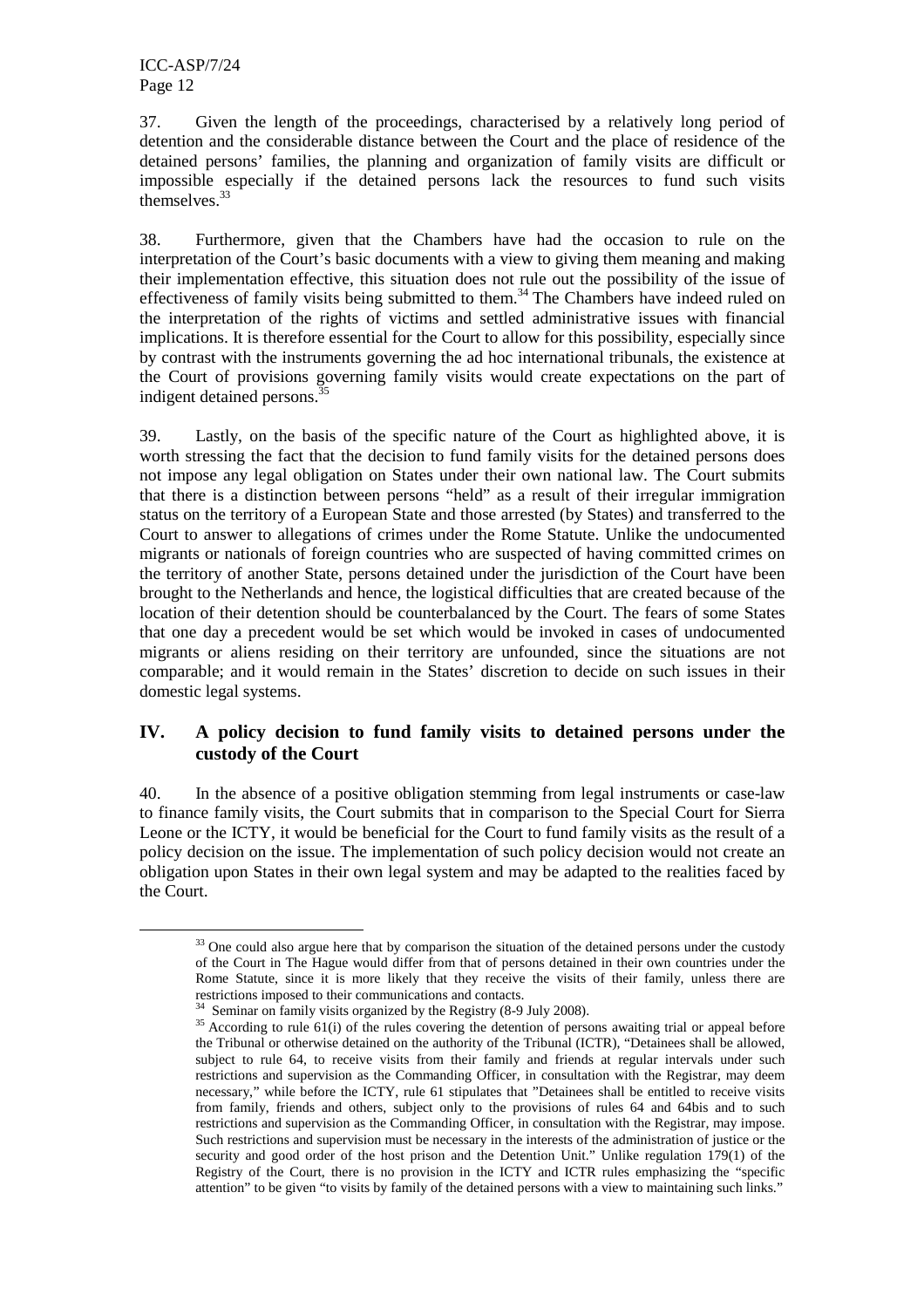41. This policy decision would be based on grounds that would take into account the specificity of the Court as a sui generis institution and hence, of its procedures,  $36$  the humane consideration associated with detaining the person in an isolated place from his family and country of origin, and the ability of the detained person and his family to fund the visit (indigence).

42. With respect to the humane consideration associated with detaining the person in an isolated place from his family and country of origin, the Court is of the view that such a separation creates a situation of cultural isolation which calls for a particular approach with respect to the funding of family visits. Indeed, a detained person's separation from his family, compounded by the distance separating the Court and the detained person's country of origin, both serve to heighten the cultural isolation of the detained person, who, in his/her new environment, may have to contend with differences in cuisine, language, religion and certain customs.

43. In general, the separation of a person from his or her family, regardless of the reasons or circumstances, particularly in the case of deprivation of liberty, has a negative effect on that person's family members. Giving its opinion on the effects of detention on the detainee's family, the Parliamentary Assembly of the Council of Europe emphasises that "imprisonment of the spouse, father, mother or offspring has economic, social and psychological repercussions for the prisoner's partner, children or family of origin."<sup>37</sup> These repercussions are part of the human situation which would face both the detained person and his/her  $fami<sup>38</sup> A policy decision allowing the funding of visits to the Court's indicator.$ persons would assist in reducing such repercussions and contribute to avoid the possible negative effect the absence of family visits would have on the detained person.

44. As already highlighted as part of the specificity of the Court, the location of the seat of the Court<sup>39</sup> –thousand of kilometres away from the countries where it is operating now – and the possible inability of both the detained persons and his/her family to cover the costs relating to such visits are parameters to consider in the policy decision.

45. Furthermore the need to ensure an easy social reintegration or rehabilitation which is possible through family visits would support such policy, especially if the detained person is acquitted.

46. The policy decision would also stress the responsibility of each detained person in the use of the funds allocated to family visits in order to avoid a misuse of such funds. This responsibility demands that requests for visits are made more than three months in advance of the expected period for the visits so that the Court is in a better position to analyse them, to decide and, if authorised, to plan and organize cost-efficient visits. Failure to comply with such procedure would imply for the detained person a reduction of the budget allocated to  $cover$  his/her visits<sup>40</sup>.

<sup>36</sup> Supra, III. The specificity of the Court.

<sup>&</sup>lt;sup>37</sup> "Social and Family Effects of Detention," Council of Europe, document 7816 of the Parliamentary Assembly, 15 May 1997.

<sup>&</sup>lt;sup>38</sup> "[TRANSLATION] the family of the person concerned experiences the despair of parting, the pain of enforced separation and the loss of contact," Renée Zellweger Monin, in ICRC Bulletin No. 1 on the regional conference on restoring family links, Buenos Aires, 27-29 November 2006.

<sup>&</sup>lt;sup>39</sup> With regard to the location of detention centre and residence of the family of the detained persons, see the Opinion of the European Commissioner for Human Rights. Supra, II-A: The protection of the family and the right to family visits.

<sup>&</sup>lt;sup>40</sup> In practice, planning a visit three months prior to the visit itself would allow meeting the proposed budget of the Court for family visits. If a detained person does not meet the required timeframe, the possible high costs of transport for instance would be borne by him/her and might result in the organization of a visit of one person rather than two as per the proposal of the Court.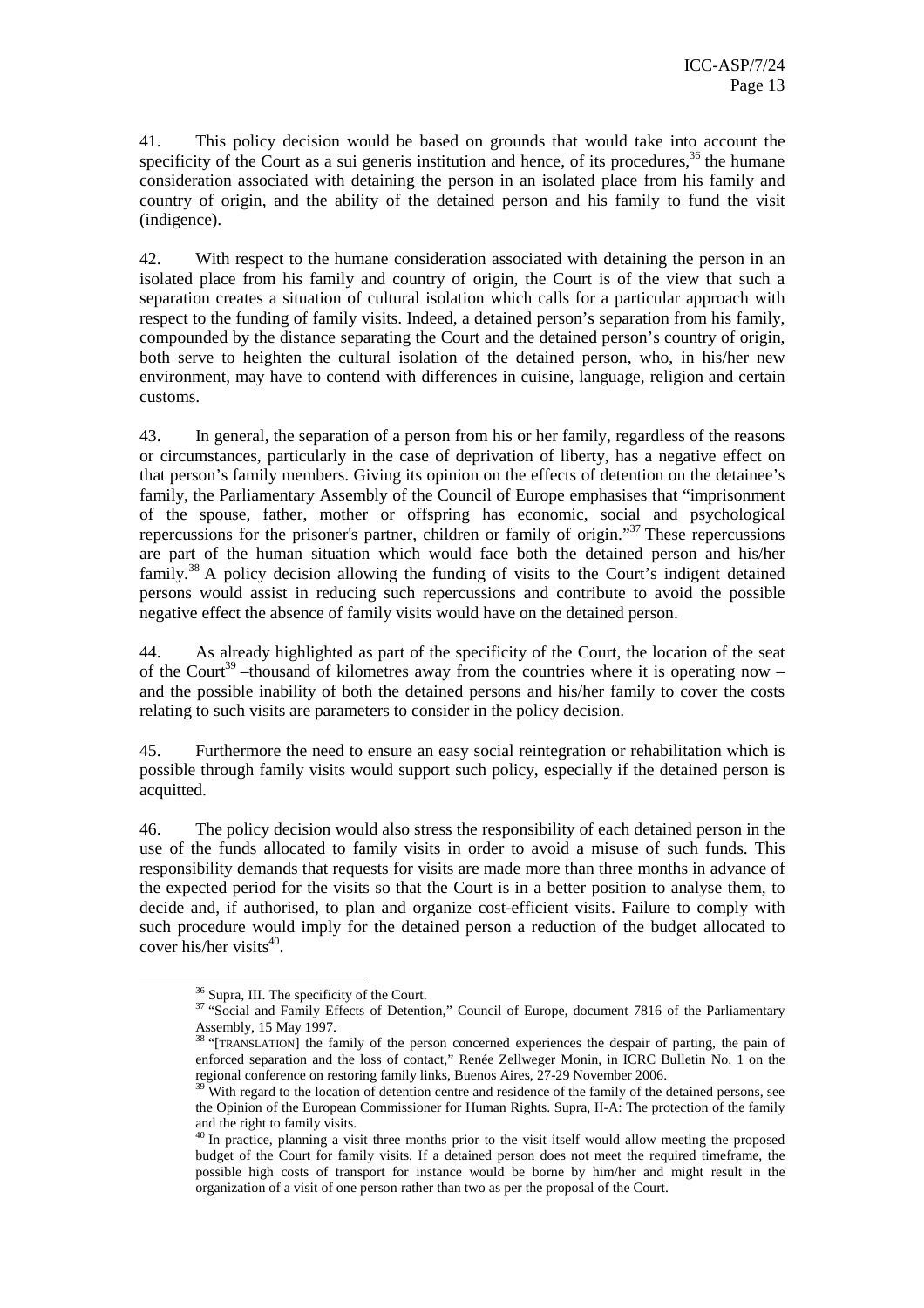47. The Court's policy decision would take into account the *sui generis* feature of the Court, a permanent institution established for the prosecution and the trial of crimes of international concern, which would support the idea of funding the family visits without applying the same to other tribunals or national jurisdictions. Indeed the Court by this specificity totally differs from other tribunals established by law or by United Nations Security Council resolutions. Hence, this policy can not apply *mutatis mutandis* to other tribunals and certainly not to domestic systems.

48. Furthermore, with regards to the enforcement of sentences, the Court's position is that funding family visits is not automatic and will depend on the terms of the agreements concluded between the States of enforcement and the Presidency of the Court.<sup>41</sup>

#### **V. Criteria for consideration and recommendations**

#### **A. Criteria**

49. As the experience of the Court has shown, the organization of family visits is a project in its own right, which requires a careful approach and flexible management. It is not limited simply to facilitating visits, i.e. providing information and assisting with the issue of documents; it also calls for funding. It is therefore important to establish consistent, clear, reasonable, flexible and transparent rules for the organization and management of family visits. It is essential to understand that every visit is different and requires a case-by-case analysis, taking into account the family's composition, the distance between the country of origin and the seat of the Court, the circumstances in the country of origin, the stage of the proceedings, individual needs and even the climate.

50. The criteria taken into account so far by the Registrar for the funding of family visits for persons detained at the Court are their indigence and their nuclear family (spouse and children). Once the Registrar had decided to consider indigence in relation to legal assistance paid by the Court, it was then taken into account for the purpose of funding of family visits. Various options can however be considered as to the modalities for determining indigence. $42$ 

51. As a result of the study, it might be necessary to review the modalities for determining indigence. The Court would therefore recommend the adoption of an assessment system combining the determination of indigence for the purpose of legal assistance paid by the Court with an assessment of the means of the detained person's family members, with the result that some might have to bear their own costs of travel to The Hague. If this option is satisfactory and approved, the Registry submits a draft proposal on the determination of family indigence for the purpose of family visits.<sup>43</sup> In applying this system, the Registry may consider the following criteria:

- a) The situation of both the detained person and his/her family;
- b) The detained person is deemed indigent and receives legal assistance paid by the Court (sine qua non);
- c) The income of the family is determined on the basis of the lowest wage of a United Nations staff member in the country where the family lives (this wage

<sup>&</sup>lt;sup>41</sup> For example, according to article 6 of the Agreement between the Court and the Federal Republic of Austria on the enforcement of sentences of the Court concluded in November 2005, "the conditions of imprisonment shall be governed by the law of Austria and shall be consistent with widely accepted international treaty standards governing treatment of prisoners; in no case shall such conditions be more or less favourable than those available to prisoners convicted of similar offences in Austria."

<sup>42</sup> Infra: annex I.

 $43$  Ibid.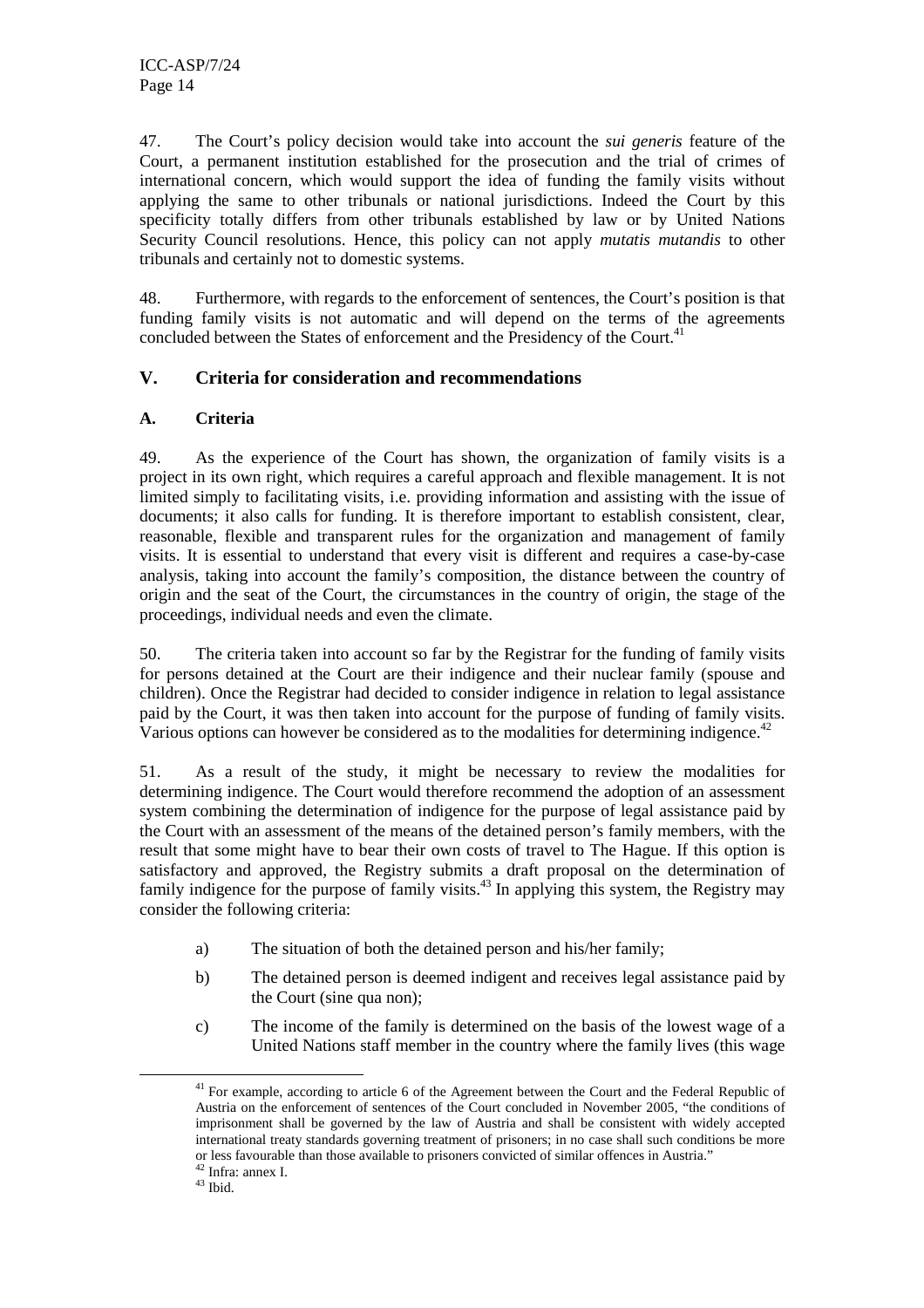is a widely and commonly recognised one by the United Nations member States);  $44$ 

- d) The costs of 3 visits per year by the "close relatives" (two persons per visit); 45
- e) In principle, there will be a visit every four months;  $46$
- f) The cost for each visit would be divided by 4 in order to determine the monthly family income necessary to fund one visit;
- g) If the available monthly income of the family is equal to the monthly amount necessary to fund the visit, the family would not be deemed indigent and will fund the entire visit;
- h) If the available monthly income necessary for the family to fund one visit is equal or above the lowest wage of a United Nations staff member in the country where the family lives, the family would be deemed partially indigent; $47$
- i) If the available monthly income of the family is below the lowest wage of a United Nations staff member in the country where the family lives but represents one-third of the lowest wage, the family would satisfy the qualified indigence category;<sup>48</sup> and
- j) If the available monthly income of the family is below one-third of the lowest wage of a United Nations staff member in the country where the family lives, the family is deemed fully indigent.

#### **B. Recommendations**

 $\overline{a}$ 

52. In view of the results of the study, **the Court recommends a policy decision to fund family visits of indigent detained persons under the custody of the Court.** 

53. **It also recommends that the method used to determine indigence for the purpose of legal assistance paid by the Court should not be used for family visits. A system taking into account financial means of the entire family (including children who are capable of funding the visits) is proposed instead.**

<sup>&</sup>lt;sup>44</sup> The choice of the lowest wage of a United Nations staff member is justified by the possibility to avoid creating a new threshold and the fact that in those countries where the Court operates there is no official record of the national minimum salary which would be reviewed on a regular basis. Therefore it would be easier and more objective for the Court to proceed with such a threshold which exists in countries where the United Nations is operating.

<sup>&</sup>lt;sup>45</sup> The proposal for three visits per year resulted from the consultations made by the Court with the relevant organizations and experts according to which it is essential to ensure more frequent visits by a small number of relatives than to facilitate fewer visits by a large number of relatives. While considering the number or frequency of visits per year, it is worth taking account of dates and events when family visits might be most urgent or the arrival in The Hague after a period of detention without contact with the family. Dates of personal importance, such as birthdays, holidays, and anniversaries, may deserve special attention. Key events during the proceedings, such as the confirmation of charges, the commencement of the trial, or the pronouncement of the decision, may also necessitate family support. Moreover, circumstances affecting the detained person's mental and emotional health, such as seasonal changes, require special attention and may be best mitigated through family contact.

<sup>&</sup>lt;sup>46</sup> This follows the rationale that having family visits taking place three times per year is a fair frequency for the detained person to attend key moments and follow-up on unforeseen events requiring the family to be closer.

 $47$  The Court would partly fund the visit.

<sup>&</sup>lt;sup>48</sup> The Court's contribution will range from full financial support to partial financial support, depending on the circumstances of the family.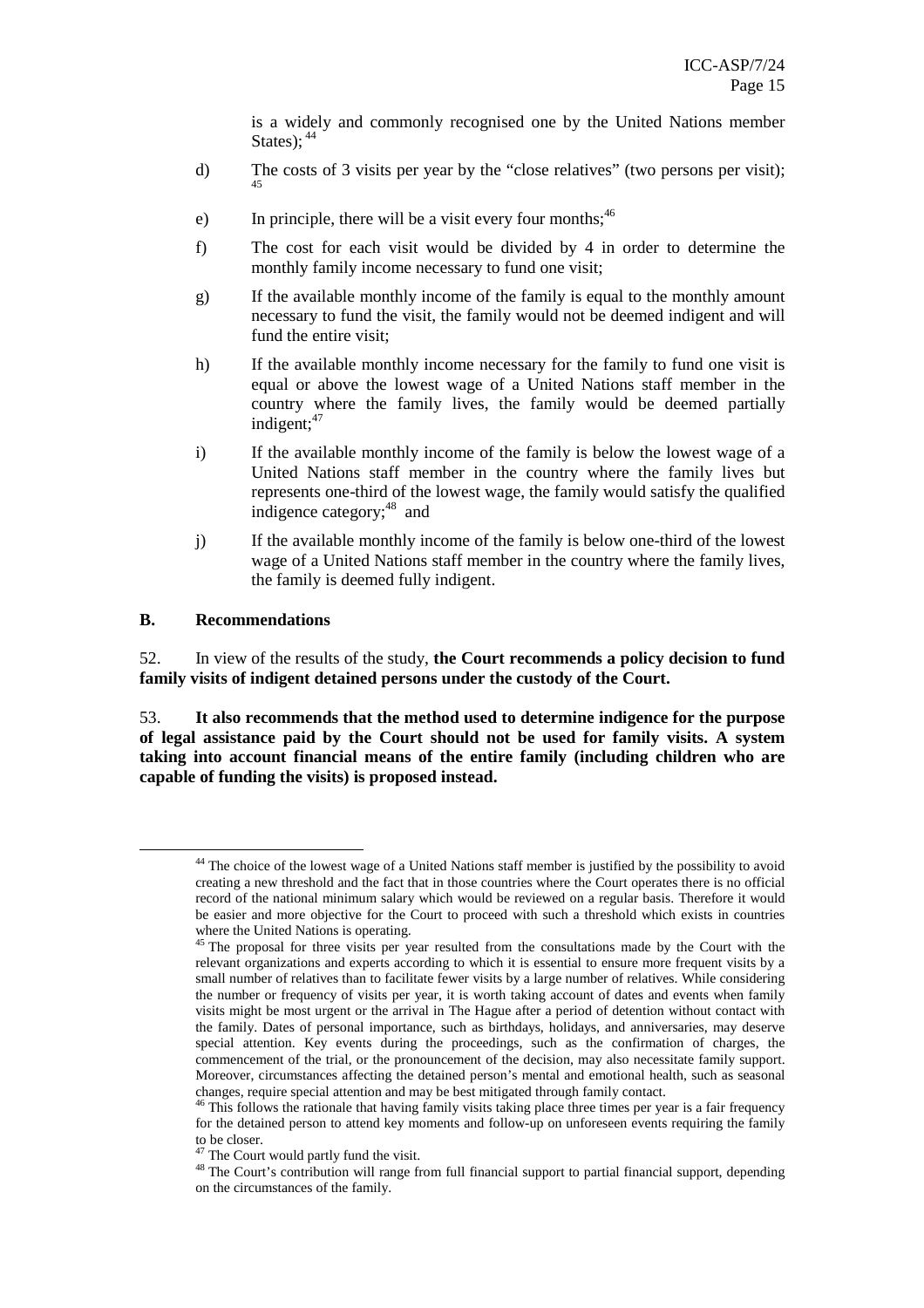54. In respect of the methods for funding family visits, **the Court recommends that family visits be funded out of the Court's regular budget on a case-by-case basis taking into account all necessary considerations.** 

55. With regard to the practical aspects relating to the organization and conduct of family visits, **the Court recommends three visits per year by two family members ("close relatives") at the most suitable time and particularly at key moments for the detained person and his/her family.<sup>49</sup>** 

56. In view of facilitating the administrative aspects related to the organization of family visits; and in view of keeping costs of such visits low, **the Court recommends that possible measures to facilitate such organizational procedures be examined with the States where the families of the detained persons reside or through which they transit.** 

57. The Court also considered the possibility of using alternative means to the visits, such as the use of communication or telecommunications facilities. **However it does not recommend having recourse to them given their high cost, but also because all such facilities cannot be a meaningful substitute for the contact which is a particular feature**  of visits. If anything, contact by communication facilities would complement actual visits.<sup>50</sup>

- 58. To conclude and in light of all of the foregoing, the Court recommends:
	- **a) That the funding of family visits to the Court's indigent detained persons be maintained as a matter of a policy decision;**
	- **b) Such funding be strictly restricted to persons detained under the jurisdiction of the Court and exclude persons under provisional release and persons who are serving their sentence in a State that has agreed to receive them;**
	- **c) That, irrespective of their indigence status, visits to all detained persons be facilitated (for example, assistance with visas, booking of hotel);**
	- **d) That the assessment of applications for visits be carried out on a case-by-case basis, taking into account the situation of each detained person and his family as already highlighted;**
	- **e) That, in relation to visits, only those persons chosen by the detained persons as members of his "close relatives" should be eligible; the Registrar should decide on a case-by-case basis to fund such visits of "close relatives" as provided by the detained person during their detention;**
	- **f) That, where there are several spouses or partners because of a polygamous status, the detained person shall specify, upon admission, their names and provide evidence of the relationships. In these cases, the Registrar should determine the modalities of the visits on a case-by-case basis with a view to avoiding abuses and human trafficking;**
	- **g) That, in view of the 45 days per year allowed by the Dutch authorities, each visit should not exceed 10 days, with a possibility of two to three extra days to allow for emergencies (for example, health problems of a visitor during his or her stay in The Hague, or other problems, to be assessed by the Registrar);**

<sup>49</sup> Seminar on family visits organized by the Registry (8-9 July 2008).

<sup>50</sup>Supra, II. E. Alternatives to family visits*.*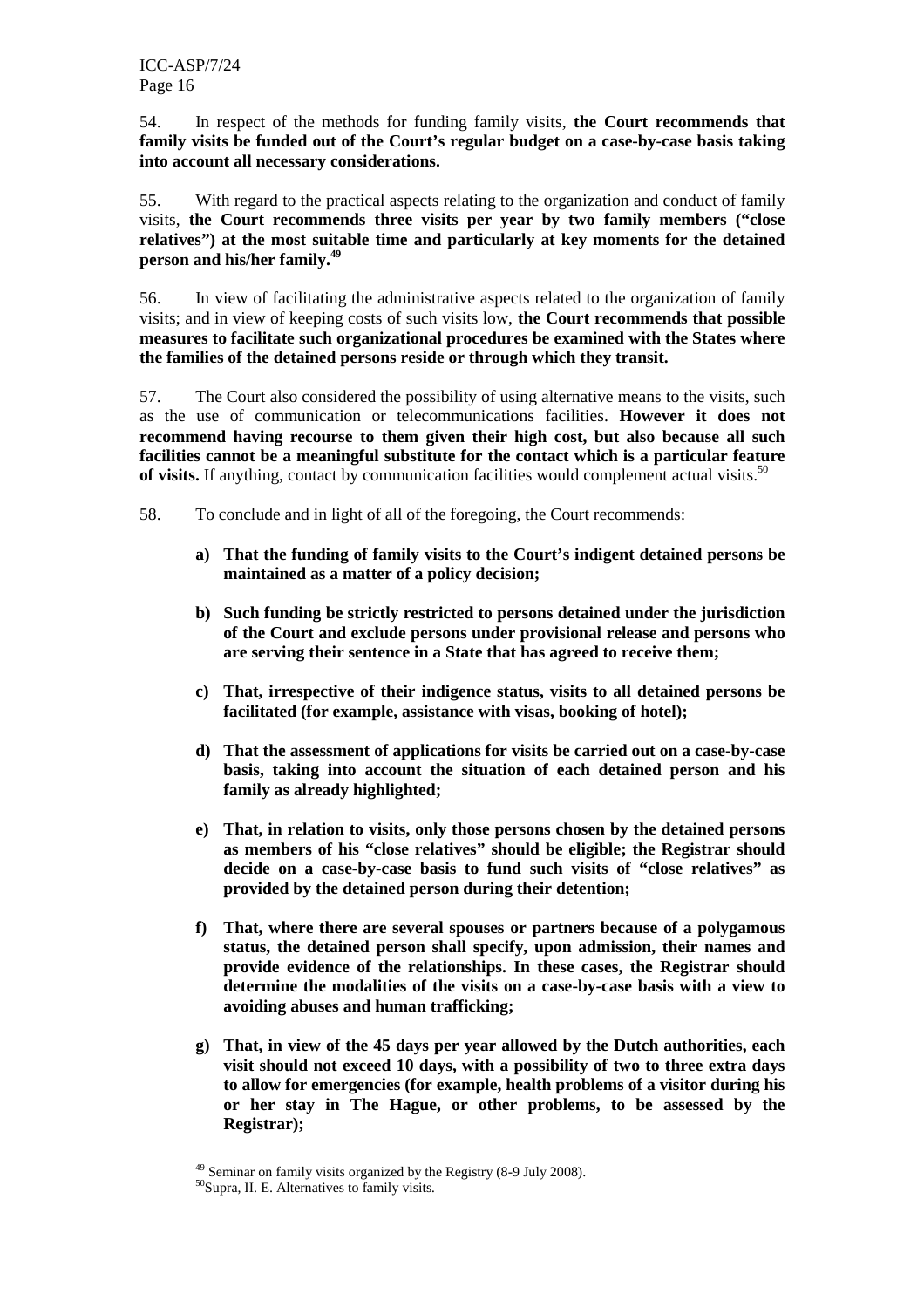- **h) That each detained person may receive visits funded under the Court's regular budget as follows:** 
	- **i) Three visits per year (two persons per visit: one adult and one child under the age of 18, two adult children, one adult child and one child under the age of 18); or**
	- **ii) Two visits per year (three persons per visit: one adult and two children);**
- **i) That any detained person who can be shown not to have seen his or her family for reasons independent of his/her will and for a relatively long time (at least 18 months) may receive a visit from all of his or her nuclear or immediate family during the first year of detention; 51**
- **j) That in cases where the arrest and transfer of a detained person took place after the regular budget had been approved, the amount necessary for funding family visits be drawn from the Court's Contingency Fund;**
- **k) Any funding of family visits from the Contingency Fund shall be clearly justified and take into account the situation of the detained person and his/her family;**
- **l) That the funding shall include the following components:** 
	- **i) A ticket for travel between the family's place of residence and the nearest international airport of departure to The Hague;**
	- **ii) Where necessary, the cost of lodging at the location of the international airport of departure to The Hague;**
	- **iii) A ticket for travel between the international airport of departure and The Hague;**
	- **iv) The family's transport from Schiphol airport to the hotel;**
	- **v) The cost of the family's lodging in The Hague;**
	- **vi) The family's medical insurance during their stay in The Hague;**
	- **vii)** A dignity allowance for the family's daily subsistence:  $\epsilon$ 24 per adult **and** €**12 per child;**
	- **viii) Care for young children when necessary, in particular to facilitate private visits; and**
	- **ix) If the detained person does not have close relatives or does not wish to receive family visits, it goes without saying that the Court will not provide any funding or organize any visit.**

59. In light of the afore-mentioned criteria and without prejudice to the determination of the indigence of the family for the purpose of family visits, the Detention Section would need a budget of  $\epsilon$ 40,500 to fund the family visits of the three indigent detained persons currently held in The Hague in 2009 (see the chart below). This represents a fifty per cent reduction of the present budget. The proposed criteria can be reviewed when it is deemed necessary to do so.

<sup>&</sup>lt;sup>51</sup> In that regard, it is worth highlighting that the choice of 18 months follows an approach of frequency of visits, taking into account that frequency of visits is integral to the right to family life. The Court could be more flexible in setting such frequency at wider intervals (24 or 30 months); yet it is of the view that the policy should reflect a clear position on the frequency.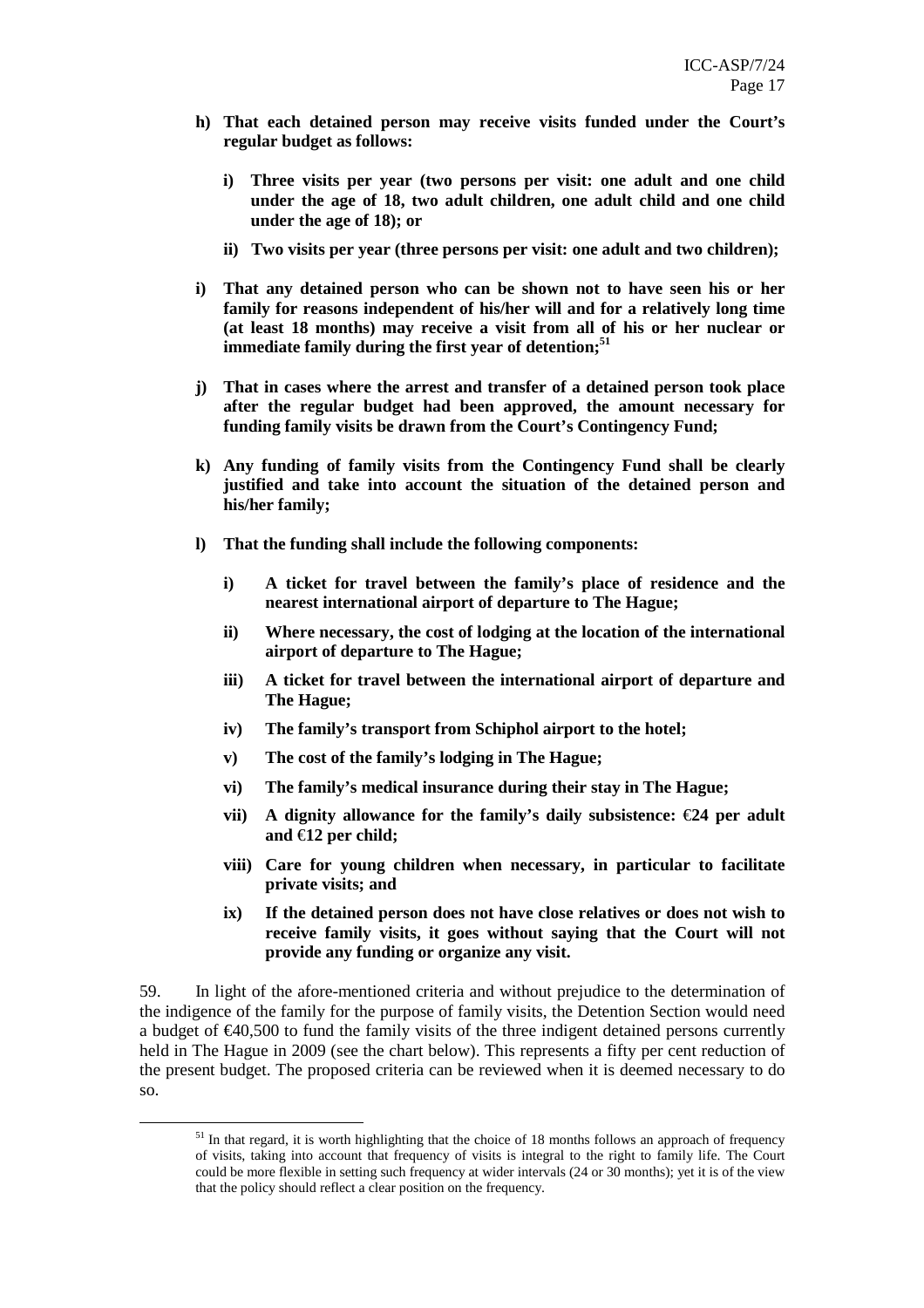|                                                                 | <b>Cost/amount in Euros</b> | Details for 2 persons for 10 days                                                                     |
|-----------------------------------------------------------------|-----------------------------|-------------------------------------------------------------------------------------------------------|
| <b>Transport</b>                                                | 2000                        | Return ticket Kinshasa - The Hague                                                                    |
| Accommodation                                                   | 1700                        |                                                                                                       |
| Dignity allowance                                               | 360                         | $€24$ per adult and €12 per child                                                                     |
| Medical insurance                                               | 80                          |                                                                                                       |
| Visa                                                            | 70                          |                                                                                                       |
| Other                                                           | 290                         | Unexpected situations, lodging and food in<br>Kinshasa if necessary, before departure to The<br>Hague |
|                                                                 |                             |                                                                                                       |
| Cost of one visit                                               | 4500                        |                                                                                                       |
| Annual cost of visits<br>per detained person                    | 13500                       |                                                                                                       |
| Annual cost of the<br>visits for 3 indigent<br>detained persons | 40500*                      | Cost related to visits planned at least 3 months<br>in advance.                                       |

\* Taking into account the proposed criteria, one can say that, given that Mr. Thomas Lubanga has received the visit of his children and spouse, and that Mr. Mathieu Ngudjolo Chui has seen his family shortly before being arrested and transferred, only Mr. Germain Katanga would be entitled to receive family visits in the immediate future since he has not seen his family for years –having been detained during those years in Kinshasa- and without prejudice of the assessment of the financial means of his family.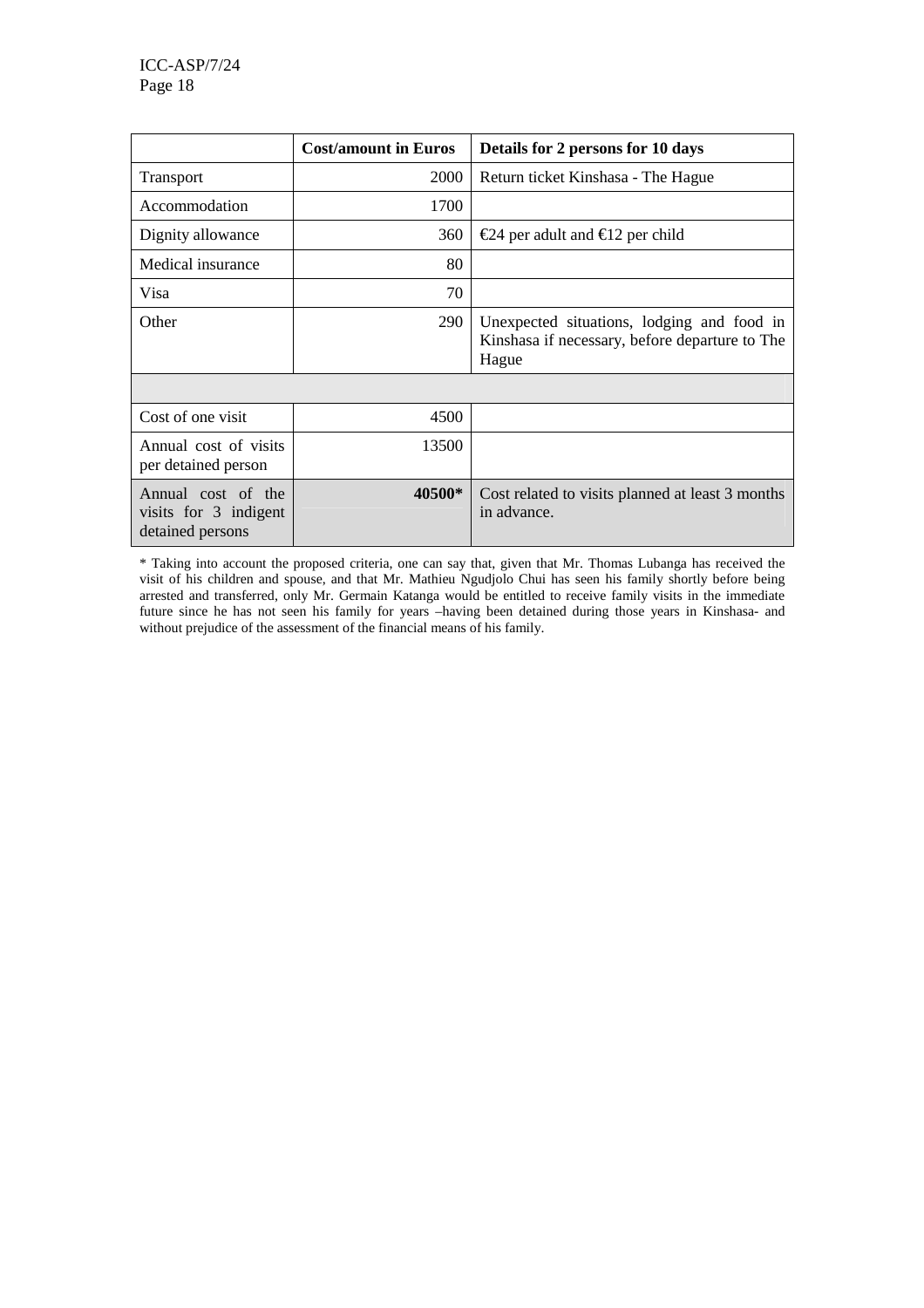#### **Annex I**

### **Proposed modalities for the assessment of the indigence of the family**

1. In accordance with the criteria set out for the indigence<sup>1</sup> of the detained person and his/her family, the following modalities are proposed. **The situations of both the detained person and his/her family are taken into account:** 

- a) The fact that the detained person has been declared indigent and receives legal assistance paid by the Court (sine qua non);
- b) The fact that, despite this indigence, the detained person is able or not able to cover the costs of the family visits; $^2$  and
- c) The financial means of the family (spouse and children). This implies that children who are able to contribute to the funding of the visit are taken into consideration when assessing the means of the family.

**2. The family indigence is assessed by comparing the family's available monthly income with the lowest wage of a locally recruited United Nations staff member in the country where the family lives**. The available monthly income ("AMI") is determined by subtracting the monthly obligations<sup>3</sup> of the family from the family's monthly income.

- 3. In applying such criteria, the Court suggests different categories of indigence:
	- **a) Indigent**: the family's AMI is less than one-third of the lowest wage of the United Nations staff member in the country where the family lives.
	- **b) Partially indigent**: the family's AMI is above the lowest wage of the United Nations staff member in the country but less than the monthly amount necessary to fund a visit.
	- **c) Qualified indigence**: the family's AMI is lower than the lowest wage of the United Nations staff member in the country where the family lives but above onethird of the lowest wage of the United Nations staff member.
	- **d) Non indigent**: the family's AMI is equal to or above the monthly amount necessary to fund the visit.

4. Example of determination of the family's available monthly income in the Democratic Republic of the Congo:

a) **The costs of three visits per year by the members of the family (two persons per visit) being more or less** €**13500:** 

<sup>&</sup>lt;sup>1</sup> Supra, V. A. Criteria

 $2$  It could be argued here that once declared indigent, the detained person may still finance the family visits of his/her family. However, it is worth highlighting here that with the exception of the funds necessary for the standard needs or living expenses of his/her family, it is likely that the remaining funds or assets will be frozen for the purpose of granting reparations to or compensating the victims, through various modalities.

<sup>&</sup>lt;sup>3</sup> Obligations such as rent and the costs of living.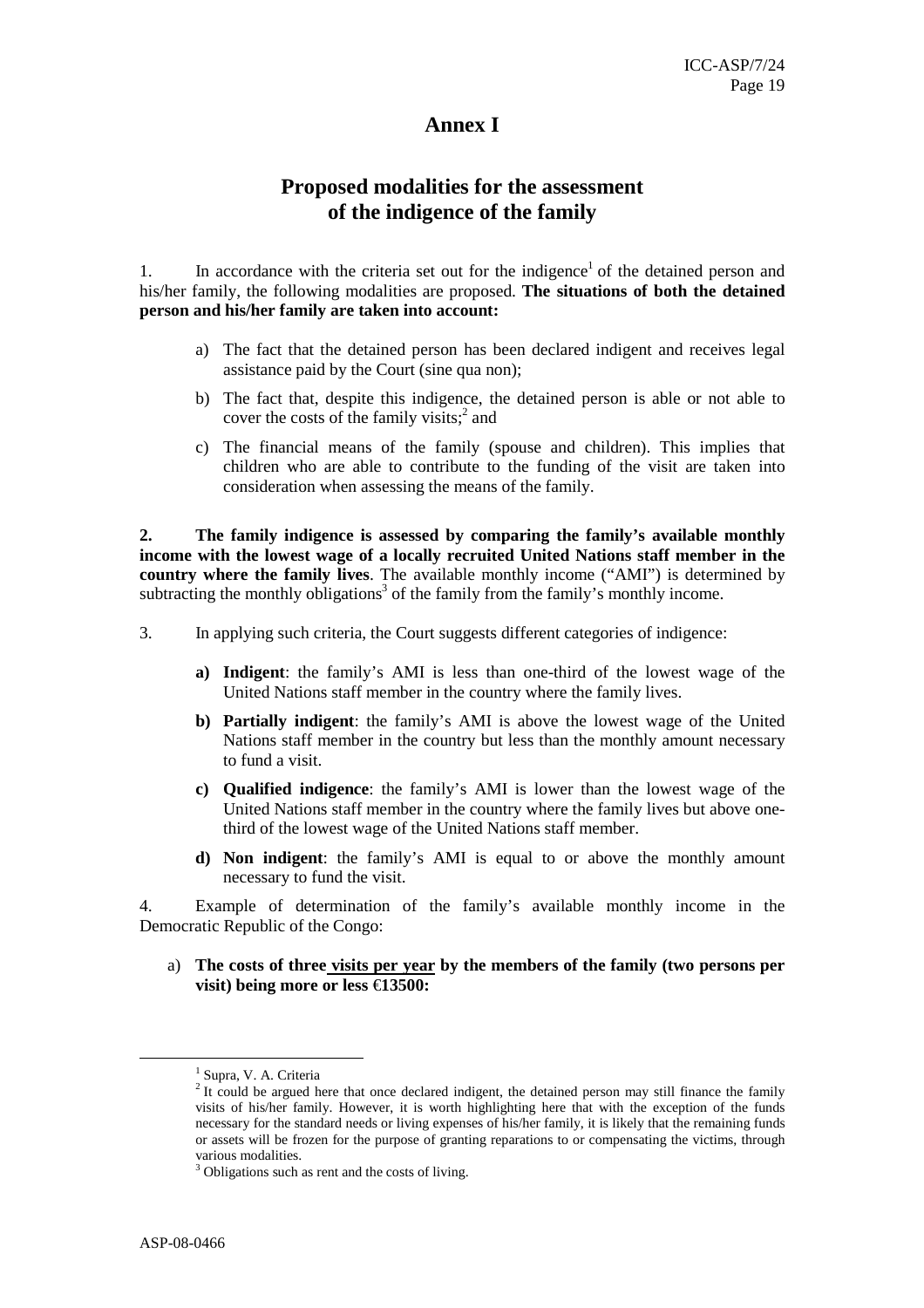- one visit taking place theoretically every four months will cost approximately €**4500**; the AMI necessary for each family to fund one visit of two people would be €**1125** (4500/4); the AMI necessary for one visit for one person would be €**562.5**  (1125/2) if the family's AMI is ≥ €**1125**, the family is **not indigent**

#### b) **The income of the family is determined with comparison to the lowest wage of a United Nations staff member locally recruited in the DRC, namely a cleaner, is US\$460 (approximately €340.5):**

**i)** Indigence: Family AMI < \$153; the Court will finance the visit in full.

**ii)** Partial indigence: Family AMI  $\geq$  \$460; the family will finance the costs of the visit to the extent possible, and the Court will cover the remaining costs.

**iii) Qualified indigence**: \$153 < Family AMI < \$500; the Court will finance the visit on a case by case basis: the Court's contribution will range from full financial support to partial financial support, depending on the circumstances of the family.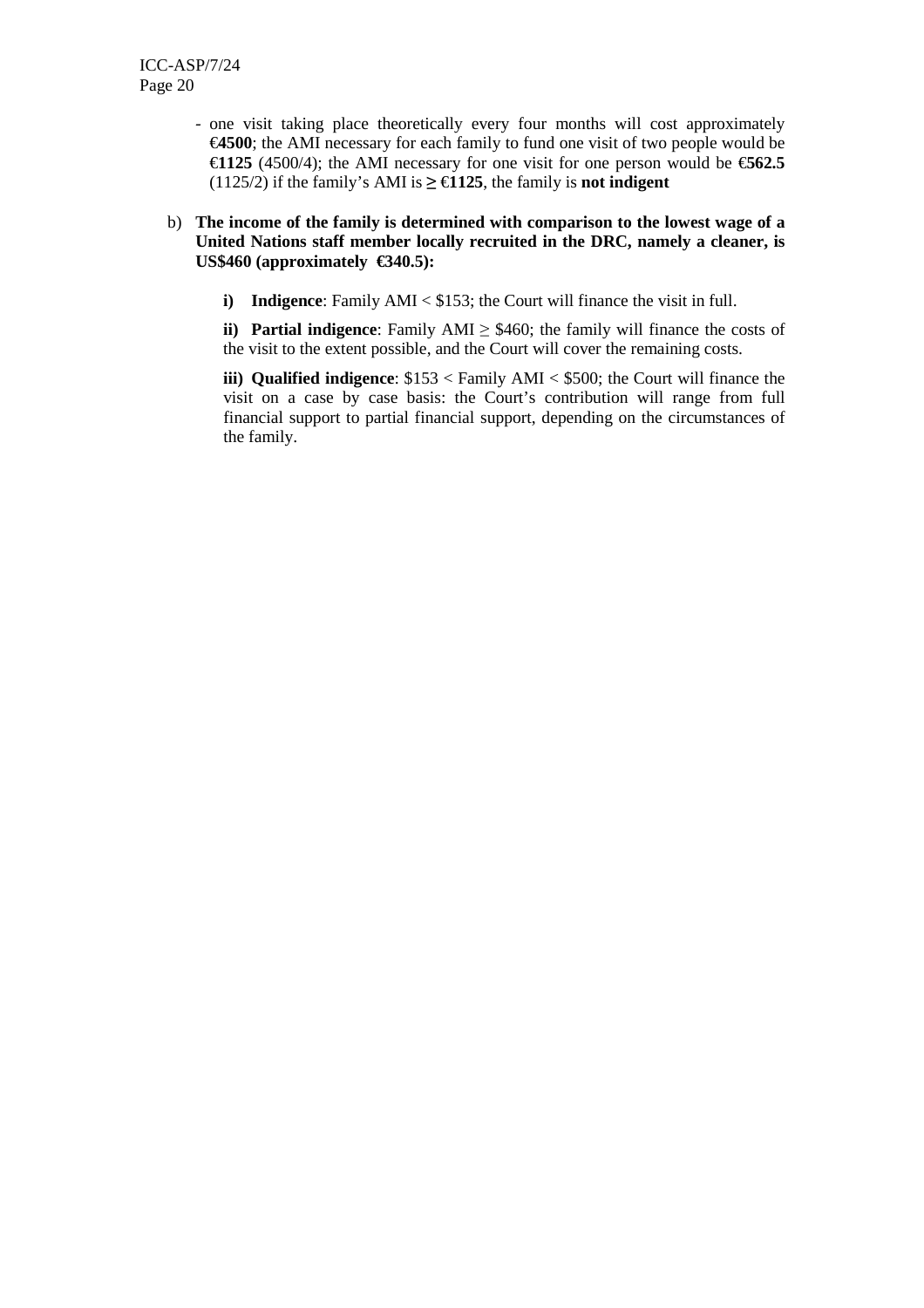# **Annex II**

|  |  |  |  |  |  |  | Real costs of a visit organized by the Registry |
|--|--|--|--|--|--|--|-------------------------------------------------|
|--|--|--|--|--|--|--|-------------------------------------------------|

|                                                                | <b>Cost/amount in Euros</b> | Details for 6 persons (1 adult and 5<br>children) for 12 nights                                                                          |
|----------------------------------------------------------------|-----------------------------|------------------------------------------------------------------------------------------------------------------------------------------|
| Transport                                                      | 1 0 647.06                  | Return tickets Kinshasa - The Hague                                                                                                      |
| Transport                                                      | 63.32                       | <b>In DRC \$90</b>                                                                                                                       |
| Transport                                                      | 160.00                      | In the Netherlands, Schiphol - The<br>Hague v.v. (paid out of transport<br>dispatch budget)                                              |
| Accommodation                                                  | 2414.04                     | In the Netherlands<br>11 nights 2 adjacent rooms 2200.32<br>1 night 2 adjacent rooms 213.72<br>In DRC:                                   |
|                                                                | 612.13                      | 1 night Kinshasa before the Netherlands<br>$(\$230)$<br>2 nights Kinshasa after the Netherlands<br>and before the flight to Goma (\$620) |
| Dignity Allowance<br>in<br>both the DRC and the<br>Netherlands | 1 092.00<br>253.26          | €24 per adult and €12 per child in the<br>Netherlands<br>\$12 per adult and \$6 per child in the                                         |
|                                                                |                             | <b>DRC</b>                                                                                                                               |
| Medical Insurance                                              | 312.00                      | 13 days $x \in 4$ x 6 pax                                                                                                                |
| Passports                                                      | 316.57                      | 3x\$150 (others had passports from<br>previous visit)                                                                                    |
| Visa                                                           | 420.00                      | $6x \text{ } \in 70$                                                                                                                     |
| Other: assistance of an<br>international NGO                   |                             | Flights Goma-Kinshasa v.v.                                                                                                               |
|                                                                |                             |                                                                                                                                          |
| Cost of the visit                                              | 16 290.38                   |                                                                                                                                          |